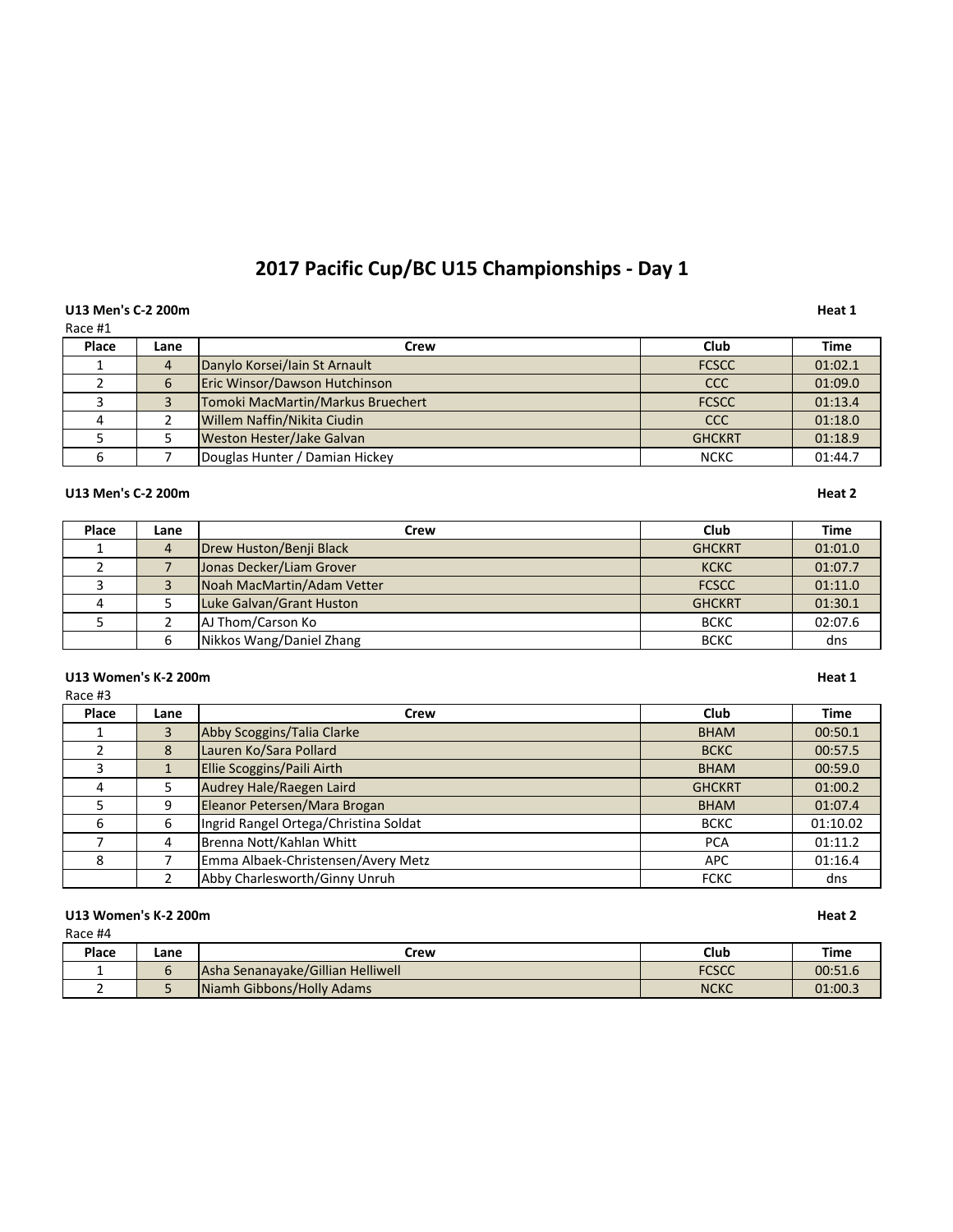|  | Rory Ohr/Zoe Libner               | <b>GHCKRT</b> | 01:02.7 |
|--|-----------------------------------|---------------|---------|
|  | Lauryn Clague/Tasmin Carlow-Ujiie | <b>FCSCC</b>  | 01:04.1 |
|  | Danni Wilkie-Hobus/Ayla McDonald  | <b>FPY</b>    | 01:08.0 |
|  | Sara Laderas/Katelyn Sussey       | <b>RCKC</b>   | 01:15.0 |
|  | Avalon Lawson-Long/Reina Watanabe | <b>FCSCC</b>  | 01:17.3 |
|  | Sabine McLellan/Eleanor Wang      | <b>BCKC</b>   | do      |

### **U15 Men's K-2 200m Heat 1**

# Race #5

**Place Lane Crew Club Time** 1 6 Dylan Boeholt/Ethan Vasquez GHCKRT 600:48.3<br>2 8 Alex Sumner/Joel Girouard FPY 00:58.2 2 8 Alex Sumner/Joel Girouard 3 4 Harry Fong/Leo Malmberg **CCKRT** 00:59.3 4 3 Rowan Davison/Dylan Wash FCSCC 1 01:00.8 5 | 5 | Kieran Nott/Brendan Shippit | PCA | 01:07.3 7 Cohen Wallace/Gardner Hartwick **PCA** PCA DNS 2 | Eric McClusky/Owen White **SCKC** DQ

# **U15 Men's K-2 200m Heat 2**

### Race #6

| Place | Lane | Crew                               | Club          | <b>Time</b> |
|-------|------|------------------------------------|---------------|-------------|
|       |      | Thomas Duff/Jackson Ali            | <b>NCKC</b>   | 00:41.4     |
|       | 8    | Liam Jennings/Ryan Wurts           | SCKC/KP       | 00:42.47    |
|       |      | Cohen Wallace / Rogan Parry        | PCA / FPY     | 01:00.5     |
| 4     |      | Keegan Bateman/Jordan Carlow-Ujiie | <b>FCSCC</b>  | 01:01.4     |
|       |      | Bryant Kelleway/Colin Templeton    | <b>RCKC</b>   | 01:02.2     |
| 6     | 6    | Logan Waters/Kole Harkabus         | <b>GHCKRT</b> | 01:05.8     |
|       |      | Maxim Bryuzgin/Sean Allen          | CCC           | 01:05.8     |
|       | 4    | Lucas Gamp/Roan Szucs              | CCC           | DQ          |

### **U15 Men's K-2 200m Heat 3**

| Place | Lane | Crew                                | Club          | <b>Time</b> |
|-------|------|-------------------------------------|---------------|-------------|
|       | 4    | Chauncey Bevin/Jackson Plymale      | <b>GHCKRT</b> | 00:41.1     |
|       |      | <b>Edward Colhoun/Harry Colhoun</b> | <b>BCKC</b>   | 00:43.0     |
|       |      | Alex Dmitriev/Stephen Wang          | <b>RCKC</b>   | 00:43.5     |
|       |      | Nathan Gaffran/Noah Malenfant       | <b>NKCC</b>   | 00:59.4     |
|       |      | Jeffrey Sun/Preston San             | <b>FCKC</b>   | 01:07.5     |
|       |      | Ethan Meads/Rowan Gow               | <b>FCKC</b>   | 01:09.5     |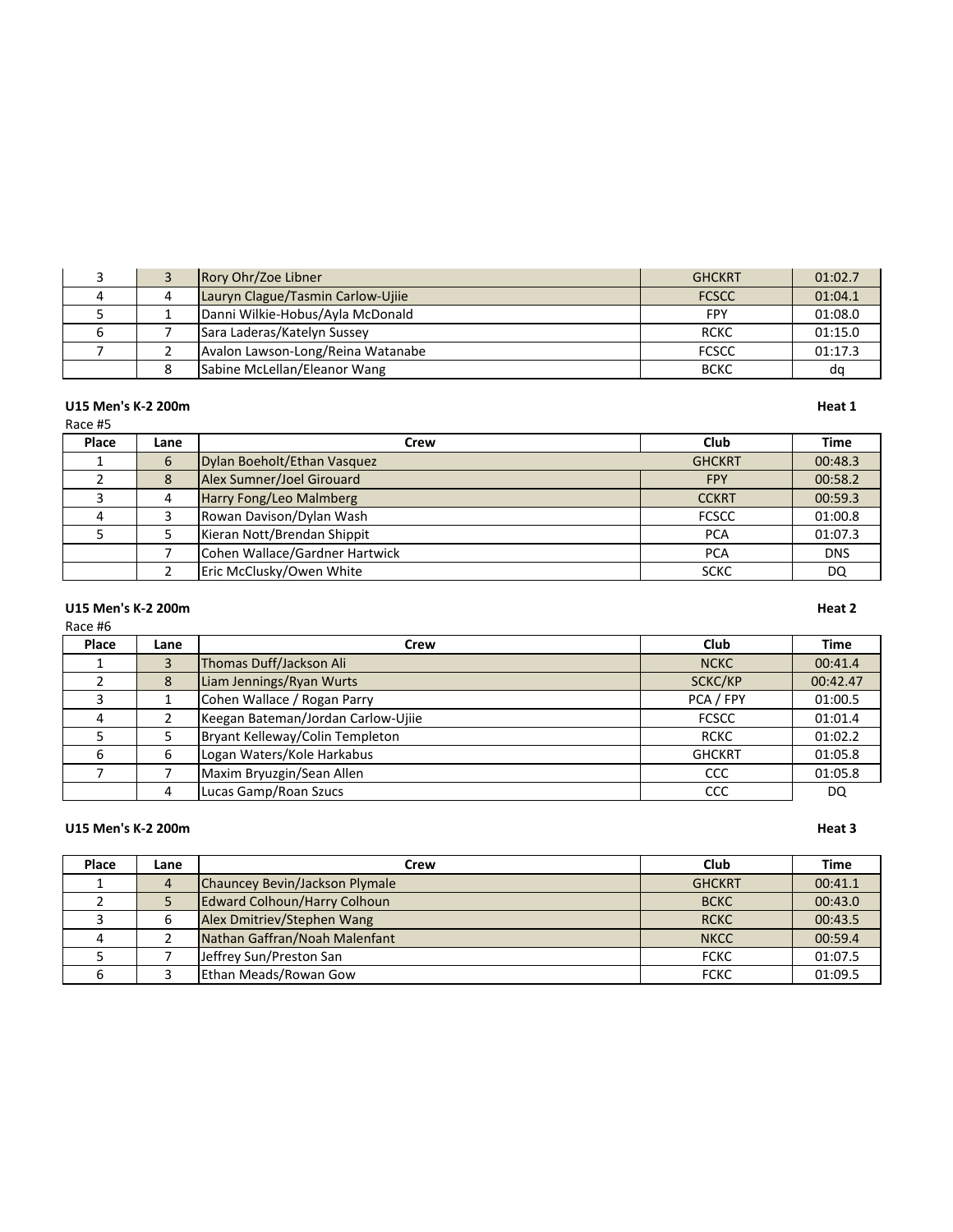| $\sim$<br>/BHAM<br>IVan<br>i Holmes/Chavse Gauthier<br>dns |  |  |  |  |  |
|------------------------------------------------------------|--|--|--|--|--|
|------------------------------------------------------------|--|--|--|--|--|

# **U15 Women's C-2 200m Final**

Race #8

| Place | Lane | Crew                             | Club          | <b>Time</b> |
|-------|------|----------------------------------|---------------|-------------|
|       |      | Kelly North/Sadie Hanks          | <b>GHCKRT</b> | 00:59.1     |
|       |      | Sarah Grady/Melsi Settle         | <b>GHCKRT</b> | 01:00.2     |
|       |      | Anna Beaudry/Brenna Nott         | <b>PCA</b>    | 01:15.5     |
| 4     | 6    | <b>Tess Nutall/Erica Potkins</b> | <b>NKCC</b>   | 01:32.7     |
|       | 8    | Ana Swetish/Hillary Greenwood    | <b>BHAM</b>   | 01:41.5     |
| 6     |      | Julia Demchuck/Kristiane Free    | <b>CCC</b>    | 02:51.4     |
|       | 3    | Eleanor Wang/Mika Asano          | <b>BCKC</b>   | dnf         |
|       | 4    | Lauren Ko/Katya Pelekh           | <b>BCKC</b>   | scratch     |

# **U11 Men's K-1 200m Timed Final**

| касе | #1 |
|------|----|
|------|----|

| Place          | Lane           | <b>Crew</b>            | Club          | <b>Time</b> |
|----------------|----------------|------------------------|---------------|-------------|
| $\mathbf{1}$   | 8              | Thorban Schroeder      | <b>NCKC</b>   | 01:02.5     |
| $\overline{2}$ | 4              | Noah MacMartin         | <b>FCSCC</b>  | 01:04.9     |
| 3              | $\overline{7}$ | Tomoki MacMartin       | <b>FCSCC</b>  | 01:05.7     |
| 4              | 8              | Lucas Fong             | <b>BCKC</b>   | 01:06.6     |
| 5              | 3              | Harris Hunter          | KCKC          | 01:07.3     |
| 6              | $\mathbf{1}$   | <b>Ethan Hennig</b>    | <b>RCKC</b>   | 01:07.4     |
| $\overline{7}$ | $\overline{7}$ | Ryan Lee               | <b>BHAM</b>   | 01:08.3     |
| 8              | 9              | Jasper Letwin          | <b>NCKC</b>   | 01:08.5     |
| $\overline{9}$ | $\overline{5}$ | Logan Velisek          | <b>FCSCC</b>  | 01:09.1     |
| 10             | 4              | Douglas Hunter         | <b>KCKC</b>   | 01:09.8     |
| 11             | $\overline{7}$ | <b>Matthew House</b>   | <b>KCKC</b>   | 01:09.8     |
| 12             | 6              | Owen Jennings          | <b>SCKC</b>   | 01:10.4     |
| 13             | $\mathbf{1}$   | Ali Hosseini           | <b>BCKC</b>   | 01:11.5     |
| 14             | 9              | Coleton McCoy          | <b>BHAM</b>   | 01:12.8     |
| 15             | 8              | Milo Jackson           | <b>FCSCC</b>  | 01:13.3     |
| 16             | 5              | Divyesh Challa         | <b>BCKC</b>   | 01:13.6     |
| 17             | $\mathbf{1}$   | Owen Mitchell          | <b>NCKC</b>   | 01:13.9     |
| 18             | 6              | Jacob Heath            | <b>FCSCC</b>  | 01:14.2     |
| 19             | 6              | Alexander Smith        | <b>FCKC</b>   | 01:14.8     |
| 20             | 9              | Sam Fasullo            | <b>FCKC</b>   | 01:15.0     |
| 21             | $\overline{2}$ | Carson Ko              | <b>BCKC</b>   | 01:15.5     |
| 22             | 9              | Alexander Pelekh       | <b>BCKC</b>   | 01:15.6     |
| 23             | 5              | Nathan Malenfant       | <b>NKCC</b>   | 01:16.0     |
| 24             | 6              | <b>Austin Burt</b>     | <b>PCA</b>    | 01:16.5     |
| 25             | 6              | Jericho Searle         | APC           | 01:17.0     |
| 26             | 3              | Damian Hickey          | КСКС          | 01:19.6     |
| 27             | $\overline{4}$ | <b>Micco Duplantis</b> | <b>FCSCC</b>  | 01:21.3     |
| 28             | 6              | Connor Kitching        | <b>GHCKRT</b> | 01:21.4     |
| 29             | 3              | Thomas Colhoun         | <b>BCKC</b>   | 01:21.7     |
| 30             | $\overline{7}$ | Ayden Broadhead        | <b>GHCKRT</b> | 01:22.4     |
| 31             | 3              | Arlo Fulker            | <b>BCKC</b>   | 01:24.6     |
| 32             | 8              | Niko Sauer             | <b>FCSCC</b>  | 01:26.4     |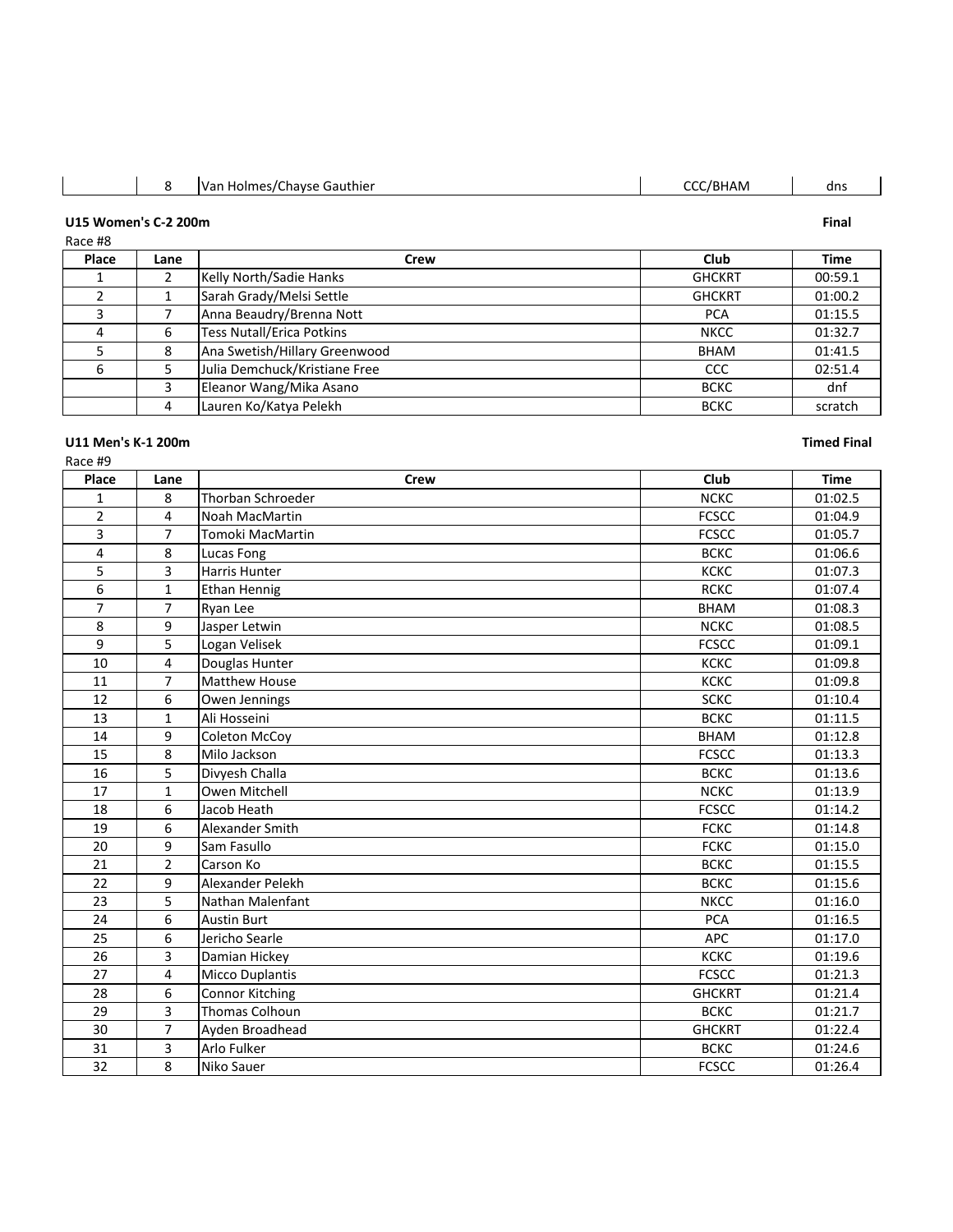| 33 | $\overline{7}$ | Seth Doyle              | <b>NCKC</b>   | 01:26.4 |
|----|----------------|-------------------------|---------------|---------|
| 34 | $\mathbf{1}$   | Zack Smith              | <b>FCKC</b>   | 01:26.7 |
| 35 | $\overline{2}$ | <b>Tyler Billing</b>    | <b>RCKC</b>   | 01:26.7 |
| 36 | $\overline{2}$ | Marko Radovic           | <b>FCSCC</b>  | 01:26.9 |
| 37 | $\mathbf{1}$   | Colin McGiverin         | <b>BHAM</b>   | 01:27.5 |
| 38 | 4              | Will Day                | <b>PCA</b>    | 01:27.6 |
| 39 | 5              | Jaimar Laderas          | <b>RCKC</b>   | 01:30.0 |
| 40 | $\overline{7}$ | Evan McKeating          | <b>APC</b>    | 01:31.0 |
| 41 | $\overline{2}$ | Hayden Heath            | <b>FCSCC</b>  | 01:31.3 |
| 42 | 3              | <b>Riley Hester</b>     | <b>GHCKRT</b> | 01:32.2 |
| 43 | $\mathbf{1}$   | Malachi Searle          | <b>APC</b>    | 01:32.4 |
| 44 | 3              | Joseph Woodard          | <b>KP</b>     | 01:34.1 |
| 45 | 8              | Bishan Biln             | <b>FCKC</b>   | 01:34.7 |
| 46 | 4              | Ken Deibert             | <b>FCKC</b>   | 01:35.1 |
| 47 | $\overline{2}$ | <b>Shane Dalumpines</b> | <b>GHCKRT</b> | 01:35.2 |
| 48 | 8              | Darius Uoung            | <b>FCKC</b>   | 01:39.6 |
| 49 | 5              | Hudson Stange           | <b>GHCKRT</b> | 01:41.1 |
|    | 4              | Soren Ogle              | <b>SCKC</b>   | dns     |
|    | 9              | Jeffrey Sun             | <b>FCKC</b>   | dns     |
|    | $\overline{2}$ | Will Unruh              | <b>FCKC</b>   | dns     |
|    | 10             | <b>Myles Nafe</b>       | <b>CCKRT</b>  | scratch |

\* Ranking will be determined by overall time

# **U11 Women's C-1 200m Final**

# Race #15

| Place | Lane         | Crew                     | <b>Club</b>   | <b>Time</b> |
|-------|--------------|--------------------------|---------------|-------------|
|       |              | lMischa Grover           | <b>KCKC</b>   | 01:51.9     |
|       | 4            | Luciana DeSantis         | <b>GHCKRT</b> | 02:06.4     |
|       | $\mathbf{r}$ | lSenika Velisek          | <b>FCSCC</b>  | 02:14.0     |
|       |              | Stella DeSantis          | <b>GHCKRT</b> | 02:18.6     |
|       |              | Abby Clark               | <b>GHCKRT</b> | 04:08.7     |
| 6     | 6            | l Ella Blanck            | <b>GHCKRT</b> | 04:43.2     |
|       |              | <b>Claire St Arnault</b> | <b>FCSCC</b>  | dns         |
|       | 8            | Elsie Huston             | <b>GHCKRT</b> | scratch     |

# **BREAK**

# U15 Men's C-1 200m **Heat 1**

# Race #16

| Place | Lane | Crew             | Club          | <b>Time</b> |
|-------|------|------------------|---------------|-------------|
|       |      | Noah Said        | <b>RCKC</b>   | 00:55.2     |
|       | 4    | Landon McQuarrie | <b>FCKC</b>   | 01:08.1     |
|       | 3    | Lucas Gamp       | <b>CCC</b>    | 01:14.5     |
|       |      | Liam Diamond     | <b>FPY</b>    | 01:26.1     |
|       | 6    | Nathan Gaffran   | <b>NKCC</b>   | 01:27.2     |
|       |      | lJake Galvan     | <b>GHCKRT</b> | 01:31.5     |
|       |      | Braiden Davis    | <b>RCKC</b>   | dnf         |

# **U15 Men's C-1 200m Heat 2** Race #17 **Place Lane Crew Club Time**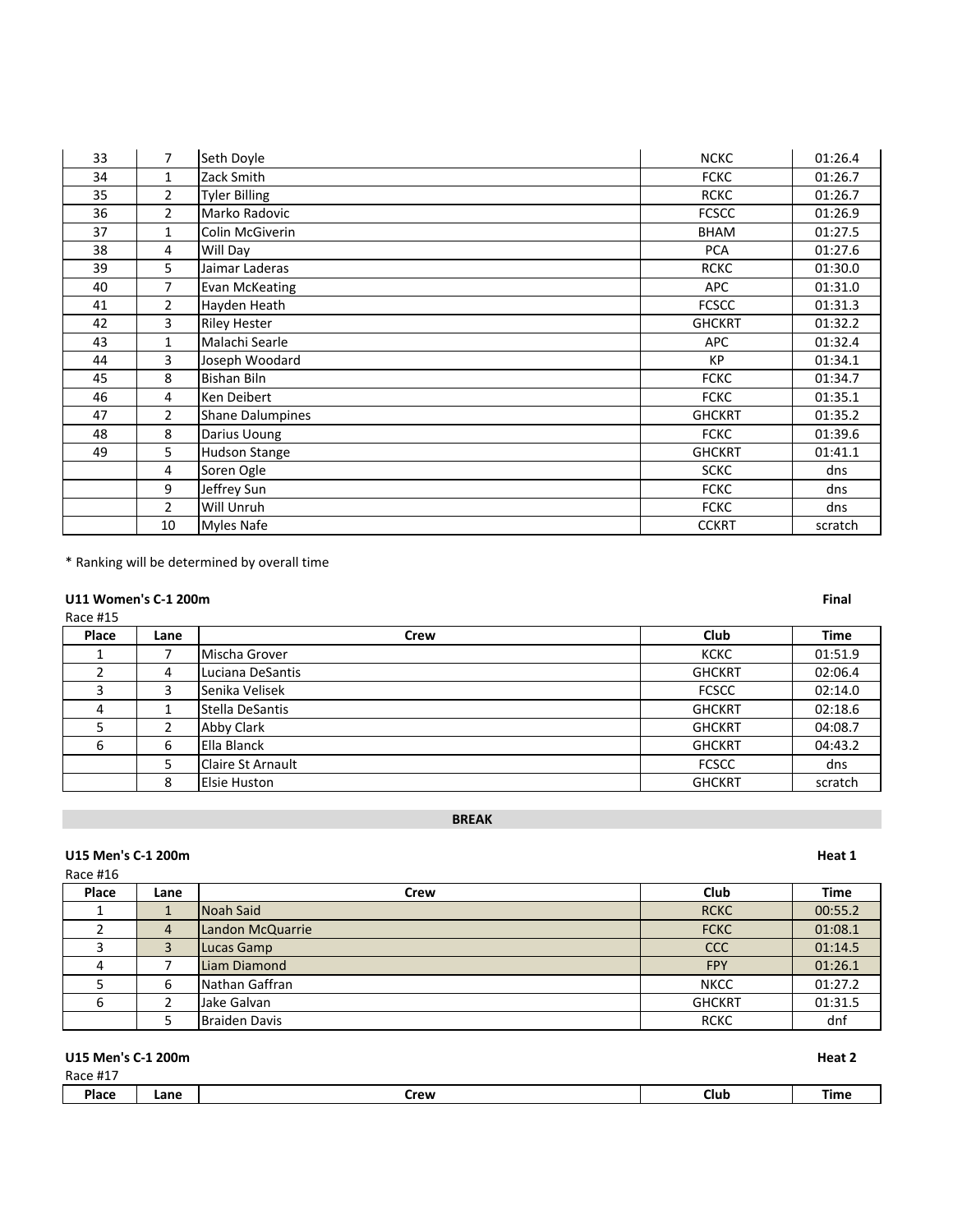|  | Quinn Thomson         | <b>FCSCC</b> | 00:54.3 |
|--|-----------------------|--------------|---------|
|  | Danylo Korsei         | <b>FCSCC</b> | 01:02.1 |
|  | Kenjiro MacMartin     | <b>FCSCC</b> | 01:05.3 |
|  | Benjamin Soo          | <b>RCKC</b>  | 01:07.5 |
|  | <b>Edward Colhoun</b> | <b>BCKC</b>  | 01:24.9 |
|  | Preston San           | <b>FCKC</b>  | 01:35.8 |
|  | Liam Jennings         | <b>SCKC</b>  | dns     |

# U15 Women's K-1 200m **Heat 1**

| Race #18 |      |                |               |             |
|----------|------|----------------|---------------|-------------|
| Place    | Lane | Crew           | Club          | <b>Time</b> |
|          | 8    | Leana Girton   | <b>SCKC</b>   | 00:57.5     |
|          | 3    | Shania Modha   | <b>RCKC</b>   | 01:03.8     |
|          | 2    | Shayla Thom    | <b>BCKC</b>   | 01:06.3     |
| 4        | 4    | Molly Spilker  | <b>BHAM</b>   | 01:09.0     |
|          | 5    | Zoe Taylor     | <b>NKCC</b>   | 01:10.1     |
| 6        | 6    | Sadie Hanks    | <b>GHCKRT</b> | 01:18.3     |
|          |      | Noelle Lagasse | <b>APC</b>    | dns         |
|          |      | Erica Potkins  | <b>NKCC</b>   | dns         |

# U15 Women's K-1 200m **Heat 2**

Race #19

| Place | Lane | Crew               | Club          | <b>Time</b> |
|-------|------|--------------------|---------------|-------------|
|       |      | Mika Asano         | <b>BCKC</b>   | 00:53.1     |
|       | 4    | Frankie Kelley     | <b>GHCKRT</b> | 00:54.7     |
|       | 8    | Talia Clarke       | <b>BHAM</b>   | 00:56.4     |
|       |      | <b>Lily Small</b>  | <b>RCKC</b>   | 01:05.7     |
|       | b    | <b>Tess Nutall</b> | <b>NKCC</b>   | 01:06.4     |
|       | 3    | Katya Pelekh       | <b>BCKC</b>   | 01:12.6     |
|       |      | Natalie Pankratz   | <b>APC</b>    | 01:14.7     |
| 8     |      | Ayla McDonald      | FPY           | 01:25.4     |

# U15 Women's K-1 200m **Heat 3**

| Race #20 |      |                     |               |             |
|----------|------|---------------------|---------------|-------------|
| Place    | Lane | Crew                | Club          | <b>Time</b> |
|          |      | lAna Swetish        | <b>BHAM</b>   | 00:51.6     |
|          |      | Teegan Letwin       | <b>NCKC</b>   | 00:54.0     |
|          | 6    | Siobhan Gibbons     | <b>NCKC</b>   | 00:56.1     |
| 4        | 4    | Alena Stenning-Lint | <b>NCKC</b>   | 01:02.3     |
|          |      | Kierra Willis       | <b>KCKC</b>   | 01:02.9     |
| 6        | 3    | Danni Wilkie-Hobus  | <b>FPY</b>    | 01:07.9     |
|          | 8    | Raegen Laird        | <b>GHCKRT</b> | 01:09.4     |
| 8        |      | Ella Bolan          | <b>SCKC</b>   | 01:10.1     |

Race #21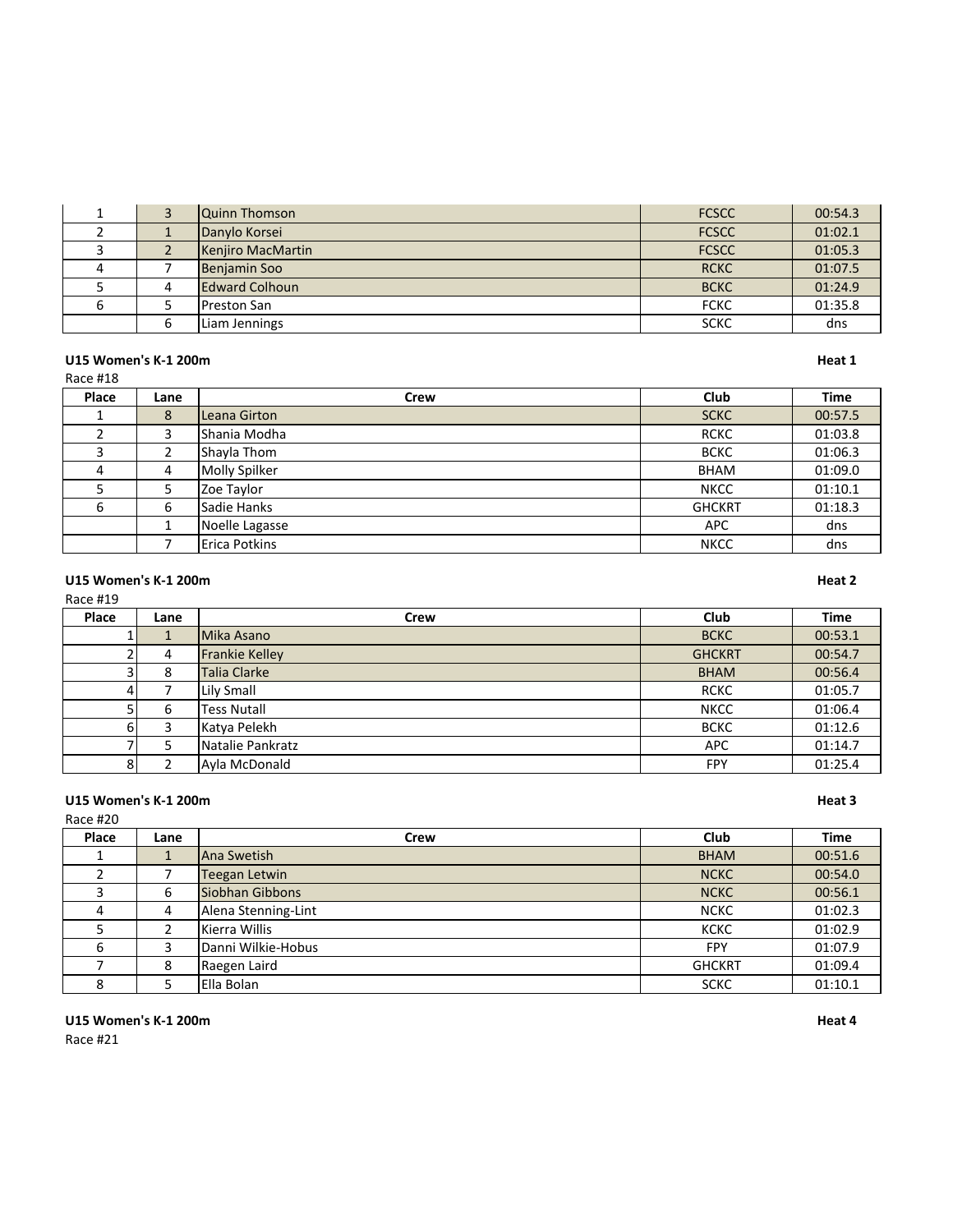| Place | Lane | Crew                      | Club          | <b>Time</b> |
|-------|------|---------------------------|---------------|-------------|
|       | 8    | <b>Cassidy MacPherson</b> | <b>RCKC</b>   | 00:49.7     |
|       | 9    | <b>Abby Scoggins</b>      | <b>BHAM</b>   | 00:50.8     |
| 3     |      | Julianne Girouard         | FPY           | 00:57.2     |
| 4     | 6    | <b>Briana Haiduc</b>      | <b>BCKC</b>   | 01:02.4     |
|       |      | Camille Neutz             | <b>SCKC</b>   | 01:03.8     |
| 6     |      | Zoe Libner                | <b>GHCKRT</b> | 01:06.5     |
|       | 3    | Rory Ohr                  | <b>GHCKRT</b> | 01:14.8     |
| 8     |      | Crystal Yip               | <b>BCKC</b>   | 01:18.5     |
| 9     | 4    | Airianna Gibson           | <b>FPY</b>    | 01:19.6     |

### **U13 Women's C-2 200m Heat 1** Race #22

**Place Lane Crew Club Time** 1 | 5 |Asha Senanayake/Gillian Helliwell **FCSCC** | 01:07.3 2 | 2 | Anna Beaudry/Kahlan Whitt **PCA** | 01:55.1 3 8 Lauryn Clague/Tasmin Carlow-Ujiie FCSCC 1 02:14.4 4 | 1 Emma Albrecht/Stella DeSantis | GHCKRT | 02:22.9 3 |Ingrid Rangel Ortega/Christina Soldat do BCKC dq 4 Luciana DeSantis/Elsie Huston GHCKRT dq 6 Ella Blanck/Abby Clark GHCKRT dq

7 Nori Boeholt/Sarah Grady GHCKRT dq

# **Master Men's K-1 200m Final**

**Place Lane Crew Club Time** 1 7 Stuart Chase FCSCC 20:47.1 2 8 David Helliwell **ECSCC** 8 00:47.5 3 2 Andrew Sugianto **FCSCC** 00:48.0 4 | 5 Ewan MacKenzie RCKC | 00:52.5 5 4 |Matt Nutall Nutall NKCC | 00:55.5 6 3 Peter Prinos CCKRT 01:04.7 7 | 1 |Dave Potkins NKCC | 01:23.1 8 6 Richard Rosenthal RCKC scratch

### **Novice Men's C-2 200m Final**

# Race #24 **Place Lane Crew Club Time** 1 4 Kenjiro MacMartin/Quinn Thomson FCSCC 1 00:53.5 2 | 5 |Landon McQuarrie/Liam Stewart **FCKC** | 00:54.0 3 1 Spencer Robinson/Matao Buist KCKC 60:59.3 4 3 Michael Lanyon/Stanley Netherton **And Constanting Constanting Constanting Constanting Constanting Constanting Constanting Constanting Constanting O1:18.2** 5 6 Quinn Currie/Nathan Gaffran 1988 1998 1999 101:25.0 6 9 Lucas Girton/Jupiter Grant SCKC 1 01:25.5 7 2 Sebastian Rangel Ortega/Ivan Strashenko BCKC BCKC 01:26.0 8 8 Luke Galvan/Grant Huston General Communication CHCKRT 1 01:44.4 9 7 Jake Loverock/West Yip BCKC 01:46.0

### **Novice Women's K-2 200m Timed Final**

|              | Lane |                 |      |      |
|--------------|------|-----------------|------|------|
| <b>Place</b> | ____ | Crew<br>_______ | Club | Time |

# Race #23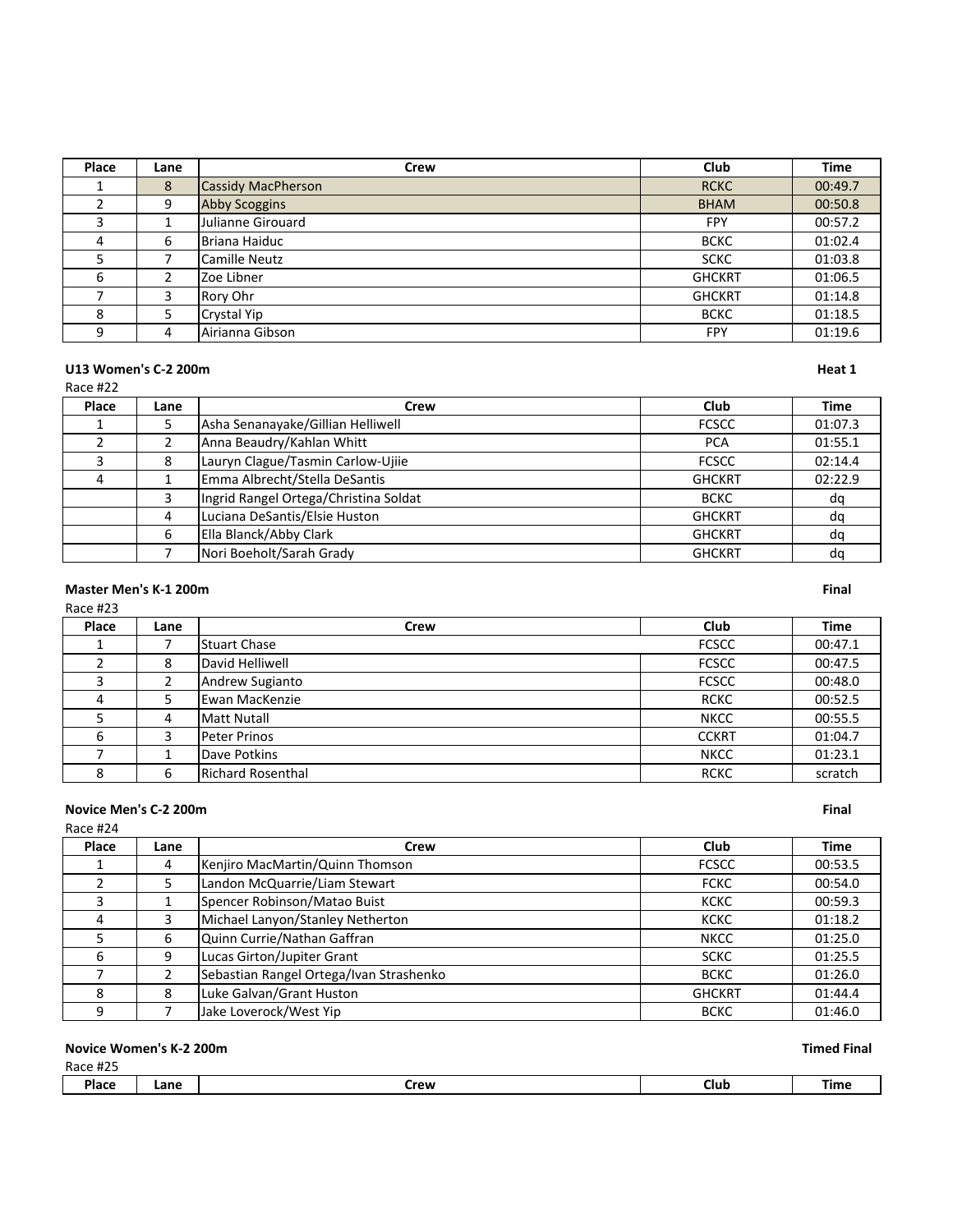|                | 3              | Teegan Letwin/Siobhan Gibbons          | <b>NCKC</b>   | 00:52.2 |
|----------------|----------------|----------------------------------------|---------------|---------|
| $\overline{2}$ | 1              | Abigail Donaldson/Emily Robinson       | <b>KCKC</b>   | 00:52.7 |
| 3              | 7              | Leana Girton/Camille Neutz             | <b>SCKC</b>   | 00:54.9 |
| 4              | $\overline{2}$ | Niamh Gibbons/Alena Stenning-Lint      | <b>NCKC</b>   | 00:58.1 |
| 5              | 8              | Abby Charlesworth / Erika Gow          | <b>FCKC</b>   | 00:58.4 |
| 6              | 1              | Shayla Thom/Samantha Loutet            | <b>BCKC</b>   | 01:01.1 |
| 7              | 6              | Ella Korth/Zoe Taylor                  | <b>NKCC</b>   | 01:02.4 |
| 8              | 4              | Reagan Guajardo/Komal Gill             | <b>GHCKRT</b> | 01:08.3 |
| 9              | $\overline{2}$ | Elizabeth Clark/Kierra Willis          | <b>KCKC</b>   | 01:08.7 |
| 10             | 3              | Ella Bloomquist/Ella Bolan             | <b>SCKC</b>   | 01:10.2 |
| 11             | 5              | Briana Haiduc/Eleanor Wang             | <b>BCKC</b>   | 01:11.2 |
| 12             | 4              | Katelyn Sussey/Veronica So             | <b>RCKC</b>   | 01:20.0 |
| 13             | 9              | Heather Potkins / Anna Zhang           | NKCC / FCSCC  | 01:58.5 |
| 14             | 8              | Emma Albaek-Christensen/Sarah Barchard | APC           | dns     |
| 15             | 5              | Kristen To/Reina Watanabe              | <b>FCSCC</b>  | dq      |
| 16             | 6              | Natalie Pankratz/Noelle Lagasse        | APC           | dq      |
| 17             |                | Shania Modha/Cassidy MacPherson        | <b>RCKC</b>   | scratch |

# U11 Open K-4 200m **Timed Final**

| GA C<br>P |  |
|-----------|--|
|-----------|--|

| 14 HZ / |      |                                                                   |                              |             |
|---------|------|-------------------------------------------------------------------|------------------------------|-------------|
| Place   | Lane | Crew                                                              | <b>Club</b>                  | <b>Time</b> |
|         | 5    | Owen Mitchell/Thorben Schroeder/Seth Doyle/Jasper Letwin          | <b>NCKC</b>                  | 00:58.1     |
| 2       | 6    | Sally Greenwood/Mia Clarke/Eleanor Petersen/Mara Brogan           | <b>BHAM</b>                  | 01:00.1     |
| 3       | 3    | Harris Hunter/Mischa Grover/Douglas Hunter/Elizabeth Clark        | <b>KCKC</b>                  | 01:02.2     |
| 4       | 6    | Senika Velisek/Claire St Arnault/Amaliya Bruechert/Narin Ariyan   | <b>FCSCC</b>                 | 01:03.2     |
| 5       |      | Logan Velisek/Marko Radovic/Jacob Heath/Milo Jackson              | <b>FCSCC</b>                 | 01:03.3     |
| 6       |      | Willa Macaleer/Ryan Lee/Coleton McCoy/Colin McGiverin             | <b>BHAM</b>                  | 01:10.5     |
|         | 4    | Lucas Fong/Tianna /Carson Ko/Thomas Colhoun                       | <b>BCKC</b>                  | 01:11.4     |
| 8       | 3    | Anick Girouard/Joseph Woodard/Will Day/Austin Burt                | FPY/PCA                      | 01:12.4     |
| 9       | 8    | Hayden Heath/Tyler Billing/Miles Nafe / Ali Hosseini              | <b>CSCC/RCKC/CCKRT / BCK</b> | 01:12.7     |
| 10      | 4    | Maddy Eteen/Divyesh Challa/Alexander Pelekh/Arlo Fulker           | <b>BCKC</b>                  | 01:13.1     |
| 11      | 2    | Emmalina Tsong/Ellanora Tsong/Soren Ogle/Owen Jennings            | <b>SCKC</b>                  | 01:14.8     |
| 12      | 5.   | Paige Neil/Reagan Guarjardo/Komal Gill/Hudson Stange              | <b>GHCKRT</b>                | 01:16.7     |
| 13      | 8    | Bishan Biln/Evan McKeating/Ken Deibert/Alex Smith                 | <b>FCKC</b>                  | 01:18.6     |
| 14      |      | Micco Duplantis/Niko Sauer/Matilda Lawson-Long/Avalon Lawson-Long | <b>FCSCC</b>                 | 01:25.4     |
| 15      |      | Shane Dalumpines/Connor Kitching/Ayden Broadhead/Riley Hester     | <b>GHCKRT</b>                | 01:50.8     |
| 16      | 2    | Jericho Searle/Malachi Searle/Avery Metz/Darius Uong              | <b>APC</b>                   | 02:23.0     |
|         |      |                                                                   |                              |             |

\* Ranking will be determined by overall time

# **U14 Men's C-1 200m Heat 1**

Race #29

| Place | Lane | Crew                   | Club          | <b>Time</b> |  |
|-------|------|------------------------|---------------|-------------|--|
|       |      | Danylo Korsei          | <b>FCSCC</b>  | 01:03.1     |  |
|       | 5    | <b>Drew Huston</b>     | <b>GHCKRT</b> | 01:06.3     |  |
|       | 6    | Benji Black            | <b>GHCKRT</b> | 01:12.7     |  |
| 4     |      | Dylan Wash             | <b>FCSCC</b>  | 01:20.8     |  |
|       | 3    | Jake Galvan            | <b>GHCKRT</b> | 01:25.8     |  |
| 6     |      | Liam Diamond           | <b>FPY</b>    | 01:34.1     |  |
|       | 8    | Liam Grover            | <b>KCKC</b>   | 01:35.1     |  |
| 8     | 4    | <b>Brendan Shippit</b> | <b>PCA</b>    | 01:38.7     |  |

**U14 Men's C-1 200m Heat 2**

Race #30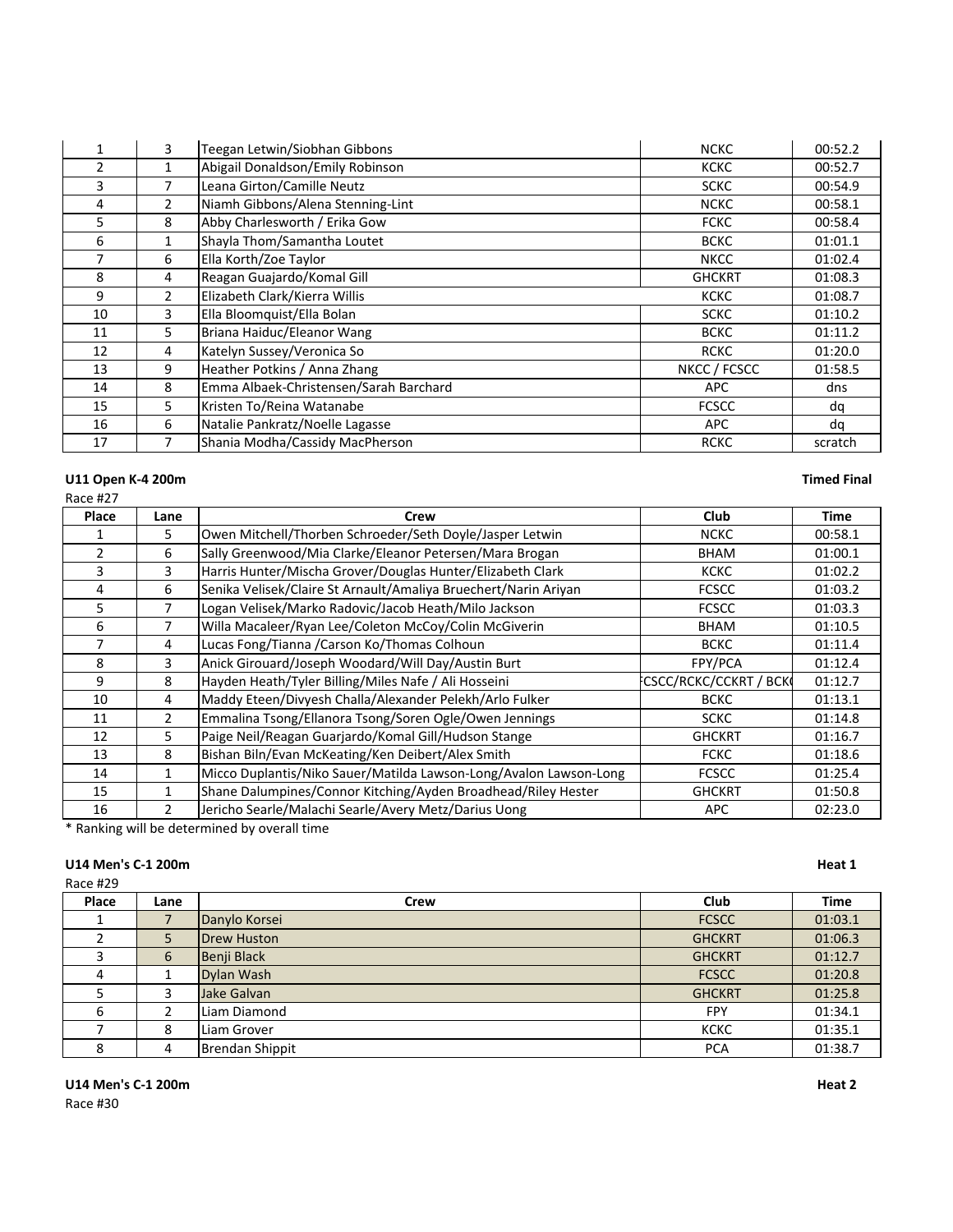| Place | Lane | Crew                    | Club          | <b>Time</b> |
|-------|------|-------------------------|---------------|-------------|
|       |      | Quinn Thomson           | <b>FCSCC</b>  | 00:56.7     |
|       | 8    | Kenjiro MacMartin       | <b>FCSCC</b>  | 01:04.3     |
|       | 3    | Sebastian Rangel Ortega | <b>BCKC</b>   | 01:13.7     |
| 4     | 6    | <b>Adam Vetter</b>      | <b>FCSCC</b>  | 01:20.6     |
|       |      | Preston San             | <b>FCKC</b>   | 01:29.1     |
| 6     | 4    | <b>Grant Huston</b>     | <b>GHCKRT</b> | 01:30.6     |
|       |      | Cooper Julian           | <b>KCKC</b>   | 01:54.7     |
|       |      | Weston Huster           | <b>GHCKRT</b> | 02:46.5     |

### **Novice Men's K-2 200m Timed Final**

| Race #31       |                |                                 |               |         |
|----------------|----------------|---------------------------------|---------------|---------|
| Place          | Lane           | Crew                            | Club          | Time    |
|                | 8              | Alex Dmitriev/Sam Rosenthal     | <b>RCKC</b>   | 00:43.0 |
| $\overline{2}$ | 1              | Thomas Duff/Jackson Ali         | <b>NCKC</b>   | 00:43.4 |
| 3              | 4              | Devon Holcroft/Sam Hao          | <b>FCKC</b>   | 00:46.1 |
| 4              | 7              | Marvin Bader/Lucas Mortensen    | <b>FCSCC</b>  | 00:46.4 |
| 5              | 3              | Quinn Currie/Noah Malenfant     | <b>NKCC</b>   | 00:48.7 |
| 6              | 7              | West Yip/Edward Colhoun         | <b>BCKC</b>   | 00:49.5 |
| 7              | $\overline{2}$ | Owen White/Jupiter Grant        | <b>SCKC</b>   | 00:54.7 |
| 8              | 3              | Dylan Wash/Jordan Carlow-Ujiie  | <b>FCSCC</b>  | 00:57.6 |
| 9              | 6              | Colin Templeton/Bryant Kelleway | <b>RCKC</b>   | 01:02.4 |
| 10             | $\mathbf{1}$   | Milo Jackson/Daniel Castillo    | <b>FCSCC</b>  | 01:08.2 |
| 11             | 5              | Ethan Hennig/Tyler Billing      | <b>RCKC</b>   | 01:12.3 |
| 12             | 4              | Kole Harkabus/Drake Dalumpines  | <b>GHCKRT</b> | 01:15.1 |
| 13             | 6              | Josh Bowyer/?                   | <b>RCKC</b>   | 01:22.4 |
| 14             | $\overline{2}$ | Darren Granale/Stephen Wang     | <b>RCKC</b>   | dns     |
| 15             | 5.             | Archer Imes/Logan Walters       | <b>GHCKRT</b> | dns     |

# Novice Women's C-2 200m/Master Men's C-1 and Para Men's K-1 200m **Final**

| Race #33 |      |                                  |              |             |
|----------|------|----------------------------------|--------------|-------------|
| Place    | Lane | Crew                             | Club         | <b>Time</b> |
|          | 2    | Lily Small/Jia Kim               | <b>RCKC</b>  | 01:18.7     |
|          |      | Abigail Donaldson/Emily Robinson | <b>KCKC</b>  | 01:24.6     |
|          | 3    |                                  |              |             |
|          | 4    |                                  |              |             |
|          | 5    | Dave Potkins                     | <b>NKCC</b>  | 02:06.8     |
|          | 6    |                                  |              |             |
|          | 8    | Stuart Chase                     | <b>FCSCC</b> | 00:51.7     |
|          |      | Corey Stewart                    | <b>APC</b>   | 00:53.8     |

# U12 Men's K-1 200m **Timed Final**

| Race #34 |      |                 |              |             |
|----------|------|-----------------|--------------|-------------|
| Place    | Lane | Crew            | Club         | <b>Time</b> |
|          |      | IZach McGiverin | BHAM         | 00:57.7     |
|          | 5    | Salomon Ali     | <b>NCKC</b>  | 00:58.7     |
| 3        | 4    | Rogan Parry     | <b>FPY</b>   | 00:59.1     |
| 4        | 6    | llan St Arnault | <b>FCSCC</b> | 00:59.5     |
| 5        |      | Einar Ogle      | <b>SCKC</b>  | 00:59.9     |
| 6        |      | Ryan Yao        | <b>NCKC</b>  | 01:00.2     |
|          |      | Leo Malmberg    | <b>CCKRT</b> | 01:01.5     |
| 8        | 3    | Andrew Clark    | <b>KCKC</b>  | 01:01.6     |
| 9        |      | Felix Prudhomme | <b>NKCC</b>  | 01:04.3     |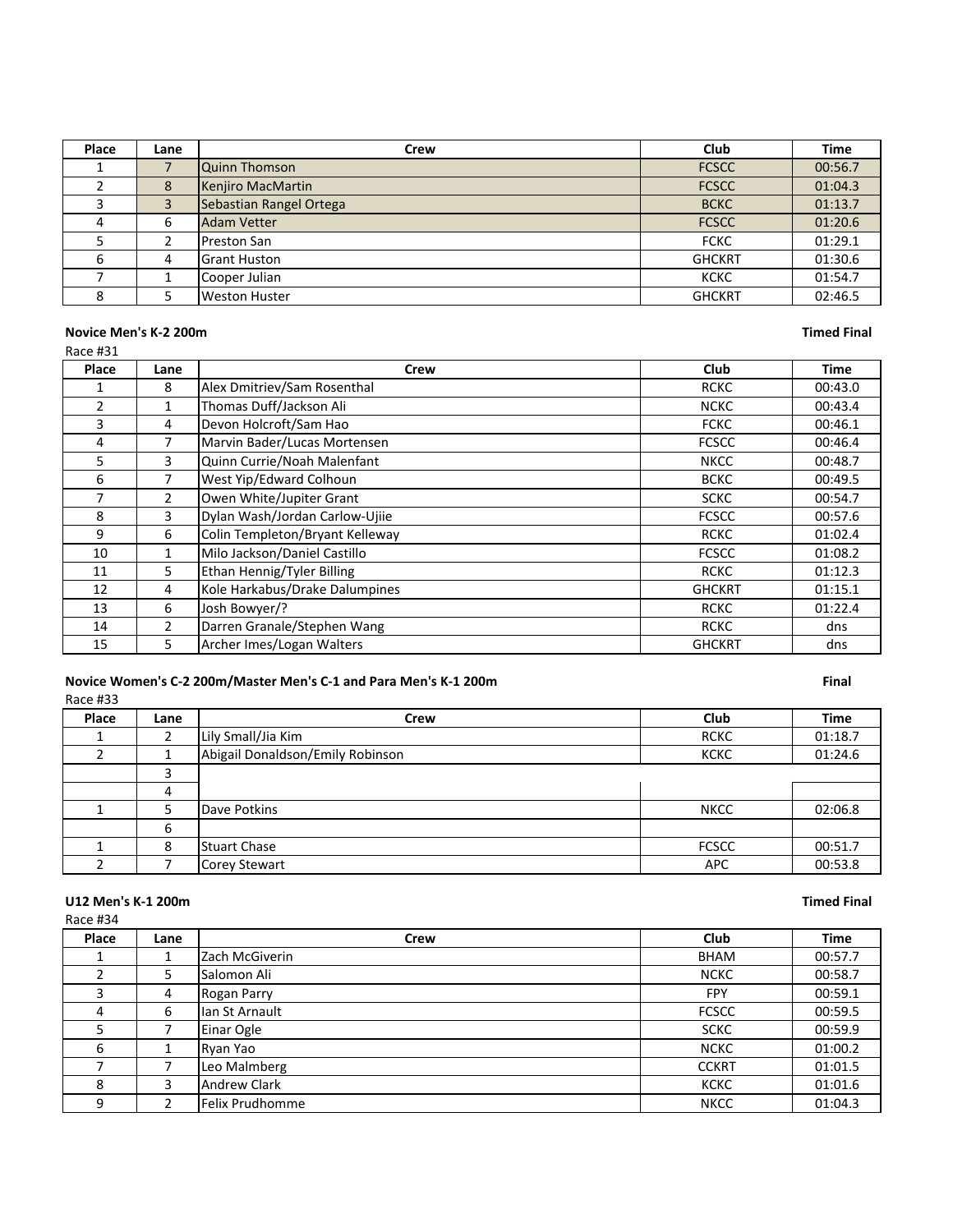| 10              | 8              | AJ Thom                | <b>BCKC</b>   | 01:06.4 |    |
|-----------------|----------------|------------------------|---------------|---------|----|
| 11              | 4              | Markus Bruechert       | <b>FCSCC</b>  | 01:07.0 |    |
| 12              | $\overline{2}$ | Thorben Schroeder      | <b>NCKC</b>   | 01:07.4 |    |
| 13              | $\overline{2}$ | <b>Joel Girouard</b>   | FPY           | 01:08.2 |    |
| 14              | 6              | Adam Vetter            | <b>FCSCC</b>  | 01:08.7 |    |
| 15              | 9              | Ali Hosseini           | <b>BCKC</b>   | 01:09.2 |    |
| 16              | 5              | Joel Prinos            | <b>CCKRT</b>  | 01:09.9 |    |
| 17              | 3              | Ethan Hennig           | <b>RCKC</b>   | 01:09.9 |    |
| 18              | 5              | Daniel Zhang           | <b>BCKC</b>   | 01:10.1 | M  |
| 19              | 3              | <b>Connor Wurts</b>    | KP            | 01:10.4 |    |
| 20              | 9              | Xavier Machado         | <b>NKCC</b>   | 01:10.9 | P  |
| 21              | $\overline{7}$ | Shawn Wurts            | KP            | 01:11.2 | P. |
| 22              | 3              | Jasper Letwin          | <b>NCKC</b>   | 01:11.6 |    |
| 23              | 8              | <b>Ethan Meads</b>     | <b>FCKC</b>   | 01:12.6 |    |
| 24              | 3              | Mathew House           | КСКС          | 01:13.3 |    |
| 25              | 8              | Milo Jackson           | <b>FCSCC</b>  | 01:13.3 |    |
| 26              | 4              | Divyesh Challa         | <b>BCKC</b>   | 01:14.5 |    |
| 27              | $\overline{2}$ | Jacob Heath            | <b>FCSCC</b>  | 01:15.2 |    |
| 28              | 3              | Ryan Lee               | <b>BHAM</b>   | 01:15.6 |    |
| 29              | 8              | Josh Bowyer            | <b>RCKC</b>   | 01:16.2 |    |
| 30              | 5              | Waran Ariyan           | <b>FCSCC</b>  | 01:16.2 |    |
| 31              | 4              | Owen Mitchell          | <b>NCKC</b>   | 01:16.6 |    |
| $\overline{32}$ | 1              | Coleton McCoy          | <b>BHAM</b>   | 01:17.5 |    |
| 33              | 6              | Kameron Brown          | <b>SCKC</b>   | 01:18.9 |    |
| 34              | 5              | Kaleb Aubey            | <b>FCKC</b>   | 01:19.9 |    |
| 35              | 5              | <b>Connor Kitching</b> | <b>GHCKRT</b> | 01:20.0 |    |
| 36              | $\mathbf{1}$   | Nathan Malenfant       | <b>NKCC</b>   | 01:20.5 |    |
| 37              | 6              | Marko Radovic          | <b>FCSCC</b>  | 01:21.0 |    |
| 38              | $\overline{7}$ | Nikkos Wang            | <b>BCKC</b>   | 01:21.5 |    |
| 39              | 4              | Kristian McIntosh      | <b>RCKC</b>   | 01:21.6 |    |
| 40              | $\overline{7}$ | Sam Fasullo            | <b>FCKC</b>   | 01:22.0 |    |
| 41              | 1              | <b>Riley Hester</b>    | <b>GHCKRT</b> | 01:22.2 |    |
| 42              | $\overline{2}$ | Colin McGiverin        | <b>BHAM</b>   | 01:26.0 |    |
| 43              | $\overline{7}$ | Niko Sauer             | <b>FCSCC</b>  | 01:26.9 |    |
| 44              | $\overline{2}$ | Zack Smith             | <b>FCKC</b>   | 01:27.0 |    |
| 45              | 8              | Vimal Chauhan          | <b>FCSCC</b>  | 01:27.9 |    |
| 46              | 6              | <b>Bishan Biln</b>     | <b>FCKC</b>   | 01:28.1 |    |
| 47              | 8              | Hayden Heath           | <b>FCSCC</b>  | 01:29.5 |    |
| 48              | 1              | Jaimar Laderas         | <b>RCKC</b>   | 01:29.8 |    |
| 49              | 8              | <b>Evan McKeating</b>  | <b>FCKC</b>   | 01:30.9 |    |
| 50              | 1              | Cohen Wallace          | PCA           | 01:31.2 |    |
| 51              | 5              | Joseph Woodard         | KP            | 01:33.5 |    |
| 52              | $\overline{2}$ | Shane Dalumpines       | <b>GHCKRT</b> | 01:39.3 |    |
| 53              | 4              | Hudson Stange          | <b>GHCKRT</b> | 01:40.5 |    |
| 54              | 3              | Joshua Uong            | <b>APC</b>    | 01:46.0 |    |
|                 | 6              | Aksel Schroeder        | <b>NCKC</b>   | dns     |    |
|                 | 7              | <b>Tyler Billing</b>   | <b>RCKC</b>   | dns     |    |
|                 | 4              | Ayden Broadhead        | <b>GHCKRT</b> | dns     |    |
|                 | 6              | Will Unruh             | <b>FCKC</b>   | dns     |    |
|                 |                |                        |               |         |    |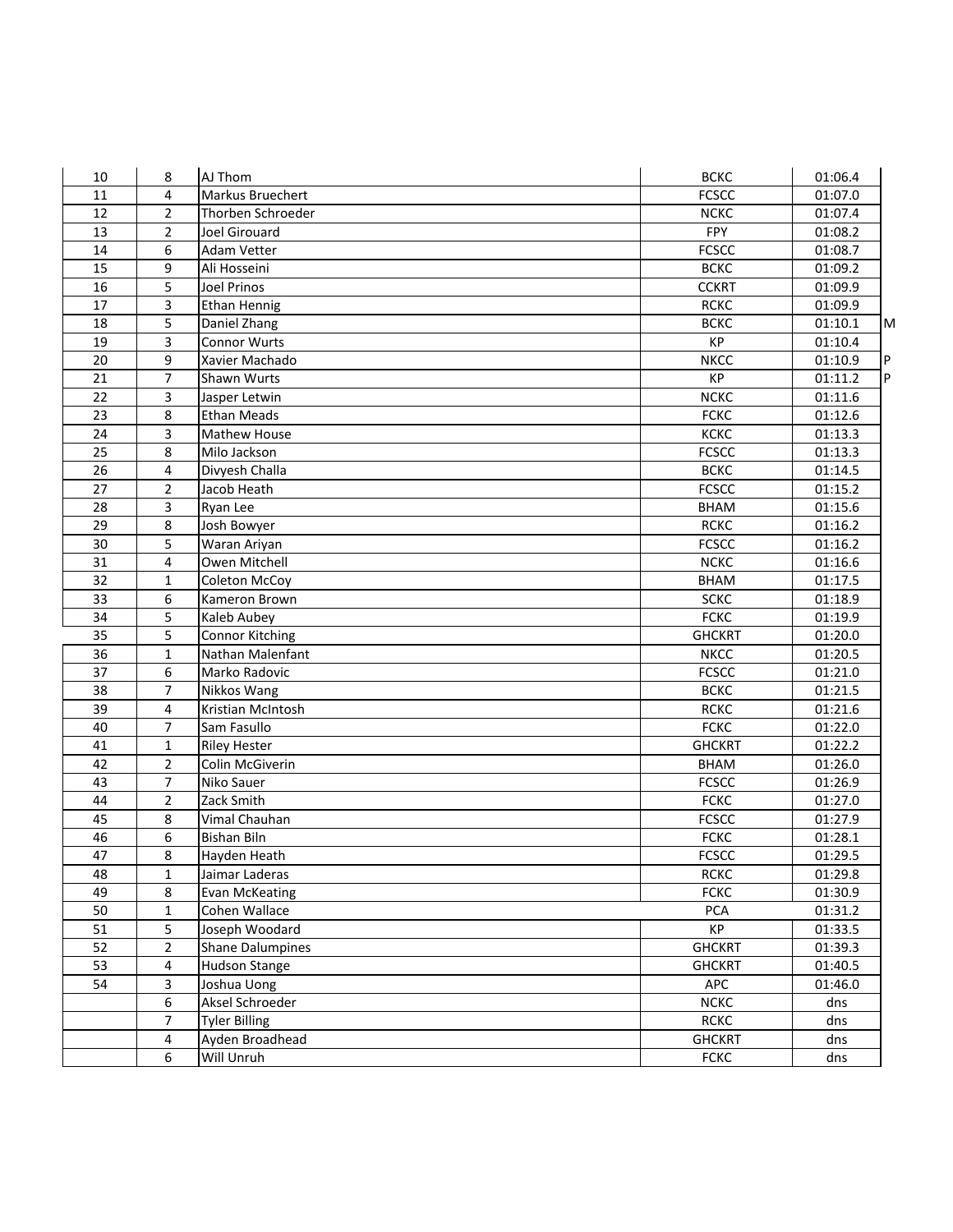# U12 Women's C-1 200m **Timed Final**

| Race #41       |                |                      |               |             |
|----------------|----------------|----------------------|---------------|-------------|
| Place          | Lane           | <b>Crew</b>          | <b>Club</b>   | <b>Time</b> |
| 1              | 6              | Anna Beaudry         | <b>PCA</b>    | 01:20.4     |
| $\overline{2}$ | 6              | <b>Brenna Nott</b>   | <b>PCA</b>    | 01:27.2     |
| 3              | $\overline{7}$ | Kahlan Whitt         | <b>PCA</b>    | 01:31.4     |
| 4              | 4              | Abby Charlesworth    | <b>FCKC</b>   | 01:32.3     |
| 5              | 5              | Abby Scoggins        | <b>BHAM</b>   | 01:57.0     |
| 6              | $\overline{7}$ | Mischa Grover        | <b>KCKC</b>   | 01:59.7     |
| 7              | 4              | Luciana DeSantis     | <b>GHCKRT</b> | 02:10.0     |
| 8              | $\overline{2}$ | Ingrid Rangel Ortega | <b>BCKC</b>   | 02:10.1     |
| 9              | $\overline{2}$ | Stella DeSantis      | <b>GHCKRT</b> | 02:19.6     |
| 10             | 1              | Ella Blanck          | <b>GHCKRT</b> | 02:55.9     |
| 11             | 8              | Elsie Huston         | <b>GHCKRT</b> | 03:06.8     |
| 12             | 3              | Tasmin Carlow-Ujiie  | <b>FCSCC</b>  | 03:38.5     |
| 13             | 8              | Abby Clark           | <b>GHCKRT</b> | 03:52.4     |
| 14             | 5              | Lauryn Clague        | <b>FCSCC</b>  | 03:53.5     |
|                | 3              | Nori Boeholt         | <b>GHCKRT</b> | dns         |
|                | $\mathbf{1}$   | Sabine McLellan      | <b>BCKC</b>   | scratch     |
|                | 9              | Veronica So          | <b>RCKC</b>   | scratch     |

\* Ranking will be determined by overall time

# **LUNCH**

|              | <b>U14 Women's K-1 200m</b> |                     |               |             |  |
|--------------|-----------------------------|---------------------|---------------|-------------|--|
| Event # $43$ |                             | 1:05:00 PM          |               |             |  |
| Place        | Lane                        | Crew                | <b>Club</b>   | <b>Time</b> |  |
|              |                             | Siobhan Gibbons     | <b>NCKC</b>   | 00:57.5     |  |
|              | 5                           | Alena Stenning-Lint | <b>NCKC</b>   | 01:03.1     |  |
|              | ┑                           | Ella Bloomquist     | <b>SCKC</b>   | 01:05.3     |  |
| 4            | 4                           | Zoe Libner          | <b>GHCKRT</b> | 01:07.1     |  |
| 5            |                             | Danni Wilkie-Hobus  | <b>FPY</b>    | 01:09.0     |  |
| 6            | 6                           | Audrey Hale         | <b>GHCKRT</b> | 01:09.2     |  |
|              | 8                           | Sabine McLellan     | <b>BCKC</b>   | 01:17.4     |  |
| 8            | 3                           | Rory Ohr            | <b>GHCKRT</b> | 01:18.0     |  |

# **U14 Women's K-1 200m Heat 2**

| Event # $44$ |      | 1:10:00 PM               |               |             |
|--------------|------|--------------------------|---------------|-------------|
| Place        | Lane | Crew                     | Club          | <b>Time</b> |
|              | ∍    | Teegan Letwin            | <b>NCKC</b>   | 00:54.5     |
|              |      | <b>Hillary Greenwood</b> | <b>BHAM</b>   | 00:58.90    |
|              | 6    | Natalie Pankratz         | <b>APC</b>    | 01:09.1     |
| 4            | 4    | Katya Pelekh             | <b>BCKC</b>   | 01:09.5     |
|              |      | Raegen Laird             | <b>GHCKRT</b> | 01:12.1     |
| 6            |      | Crystal Yip              | <b>BCKC</b>   | 01:14.91    |
|              | ∍    | Airianna Gibson          | <b>FPY</b>    | 01:19.9     |

| U14 Women's K-1 200m         |      |                       |               |         |
|------------------------------|------|-----------------------|---------------|---------|
| $1:15:00$ PM<br>Event # $45$ |      |                       |               |         |
| Place                        | Lane | Crew                  | Club          | Time    |
|                              |      | <b>Frankie Kelley</b> | <b>GHCKRT</b> | 00:54.3 |
|                              |      | Julianne Girouard     | <b>FPY</b>    | 00:55.5 |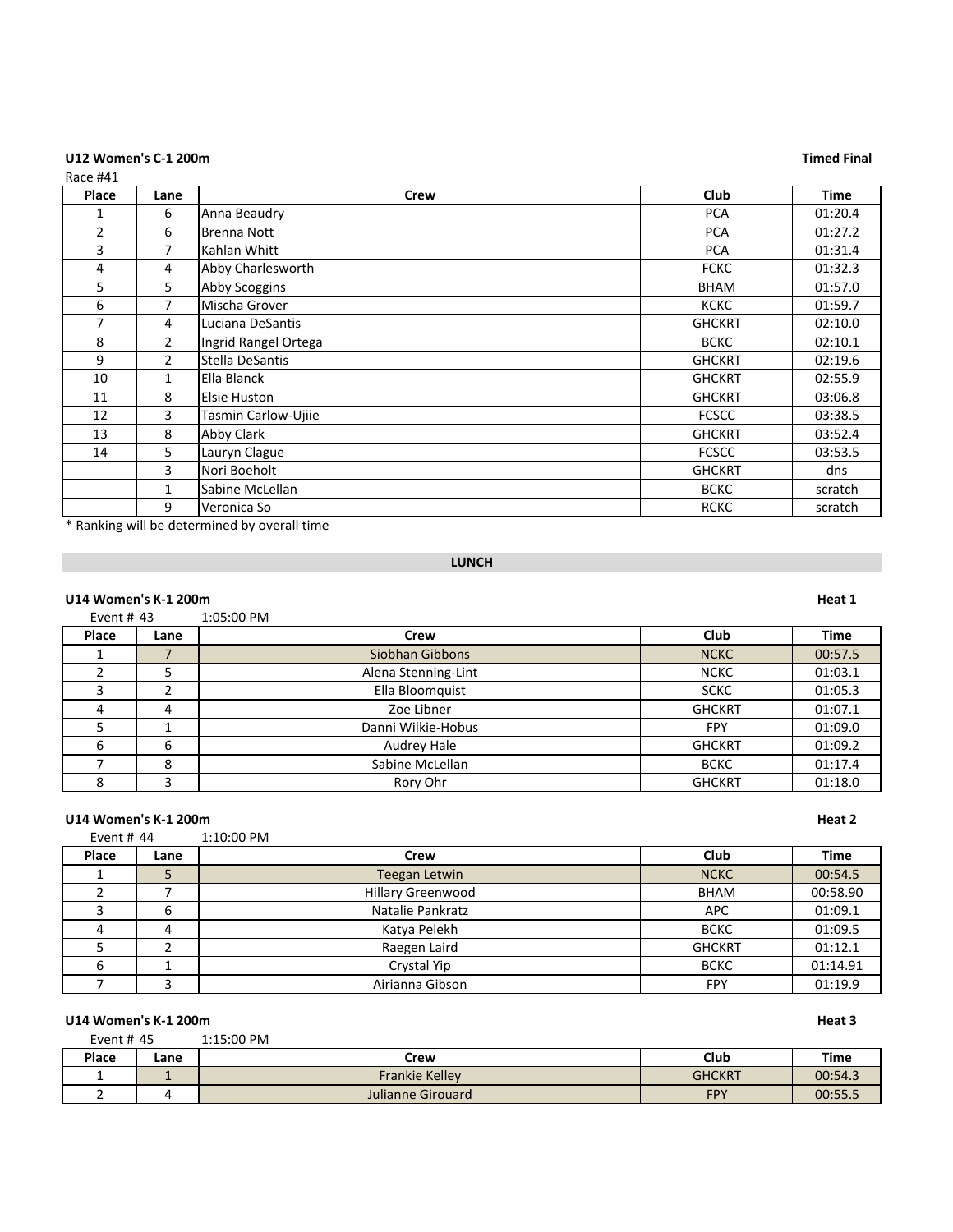|  | Kierra Willis         | <b>KCKC</b> | 00:57.0 |
|--|-----------------------|-------------|---------|
|  | <b>Kristiane Free</b> | ссс         | 00:57.5 |
|  | <b>Tess Nutall</b>    | <b>NKCC</b> | 00:58.4 |
|  | Avla McDonald         | FPY         | 00:59.3 |
|  | Sara Laderas          | <b>RCKC</b> | da      |

### **U14 Women's K-1 200m**

| ×<br>۰,<br>×<br>. .<br>×<br>I |  |
|-------------------------------|--|
|-------------------------------|--|

# Event # 46 1:20:00 PM **Place Lane Crew Club Time** 1 4 Cassidy MacPherson RCKC 00:51.1<br>2 7 Julia Demchuck CCC 00:51.8 2 7 Julia Demchuck<br>
3 3 3 Shania Modha 3 Shania Modha RCKC 01:05.0 4 6 Molly Spilker BHAM 01:09.6<br>5 1 Emma Albaek-Christensen APC 01:19.6 1 Emma Albaek-Christensen APC 11:19.6 6 2 | Moira Bader | FCSCC | 01:22.8 5 Alexis Balsamo PCA scratch

| U11 Open K-2 200m |                |                                        |                   | <b>Timed Final</b> |
|-------------------|----------------|----------------------------------------|-------------------|--------------------|
| Event # 47        |                | 1:25:00 PM                             |                   |                    |
| Place             | Lane           | <b>Crew</b>                            | Club              | <b>Time</b>        |
| 1                 | 9              | Mia Clarke/Ellie Scoggins              | <b>BHAM</b>       | 01:00.6            |
| $\overline{2}$    | $\overline{2}$ | Owen Mitchell/Thorban Schroeder        | <b>NCKC</b>       | 01:04.3            |
| 3                 | 3              | Harris Hunter/Douglas Hunter           | КСКС              | 01:07.1            |
| 4                 | 8              | Soren Ogle/Owen Jennings               | <b>SCKC</b>       | 01:08.6            |
| 5                 | 8              | Ryan Lee/Colin McGiverin               | <b>BHAM</b>       | 01:10.1            |
| 6                 | 9              | Senika Velisek/Logan Velisek           | <b>FCSCC</b>      | 01:10.5            |
| 7                 | 9              | Ethan Hennig/Tyler Billing             | <b>RCKC</b>       | 01:10.9            |
| 8                 | 9              | Connor Kitching/Riley Hester           | <b>GHCKRT</b>     | 01:11.0            |
| 9                 | 5              | Mathew House/Damian Hickey             | KCKC              | 01:11.1            |
| 10                | $\overline{2}$ | Sally Greenwood/Eleanor Petersen       | <b>BHAM</b>       | 01:11.5            |
| 11                | 8              | Claire St Arnault/Amaliya Bruechert    | <b>FCSCC</b>      | 01:12.8            |
| 12                | $\overline{7}$ | Nathan Malenfant/Nico Sauer            | NKCC/FCSCC        | 01:13.4            |
| 13                | 6              | Lucas Fong/Carson Ko                   | <b>BCKC</b>       | 01:13.5            |
| 14                | 6              | Narin Ariyan/Milo Jackson              | <b>FCSCC</b>      | 01:15.0            |
| 15                | 8              | Mara Brogan/Willa Machleer             | <b>BHAM</b>       | 01:16.8            |
| 16                | $\mathbf{1}$   | Seth Doyle/Jasper Letwin               | <b>NCKC</b>       | 01:16.8            |
| 17                | 4              | Coleton McCory/Miles Nafe              | <b>BHAM/CCKRT</b> | 01:17.7            |
| 18                | $\overline{7}$ | Divyesh Challa/Thomas Colhoun          | <b>BCKC</b>       | 01:18.1            |
| 19                | 6              | Shane Dalumpines/Ayden Broadhead       | <b>GHCKRT</b>     | 01:24.3            |
| 20                | $\overline{7}$ | Alexander Pelekh/Arlo Fulker           | <b>BCKC</b>       | 01:24.6            |
| 21                | 6              | Mischa Grover/Elizabeth Clark          | <b>KCKC</b>       | 01:25.3            |
| 22                | $\mathbf{1}$   | Anick Girouard/Joseph Woodard          | FPY/KP            | 01:26.3            |
| 23                | 4              | Paige Neil/Komal Gill                  | <b>GHCKRT</b>     | 01:26.3            |
| 24                | $\overline{7}$ | Reagan Guajardo/Hudson Stange          | <b>GHCKRT</b>     | 01:29.2            |
| 25                | $\overline{2}$ | Zack Smith/Bishan Biln                 | <b>FCKC</b>       | 01:29.4            |
| 26                | $\overline{2}$ | Jericho Searle/Malachi Searle          | <b>APC</b>        | 01:30.5            |
| 27                | 4              | Micco Duplantis/Hayden Heath           | <b>FCSCC</b>      | 01:38.9            |
| 28                | 3              | Evan McKeating/Ken Deibert             | <b>FCKC</b>       | 01:40.6            |
| 29                | $\mathbf{1}$   | Avalon Lawson-Long/Matilda Lawson-Long | <b>FCSCC</b>      | 01:54.2            |
|                   | 5              | Marko Radovic/Jacob Heath              | <b>FCSCC</b>      | dns                |
|                   | 3              | Avery Metz/Darius Uong                 | <b>APC</b>        | dns                |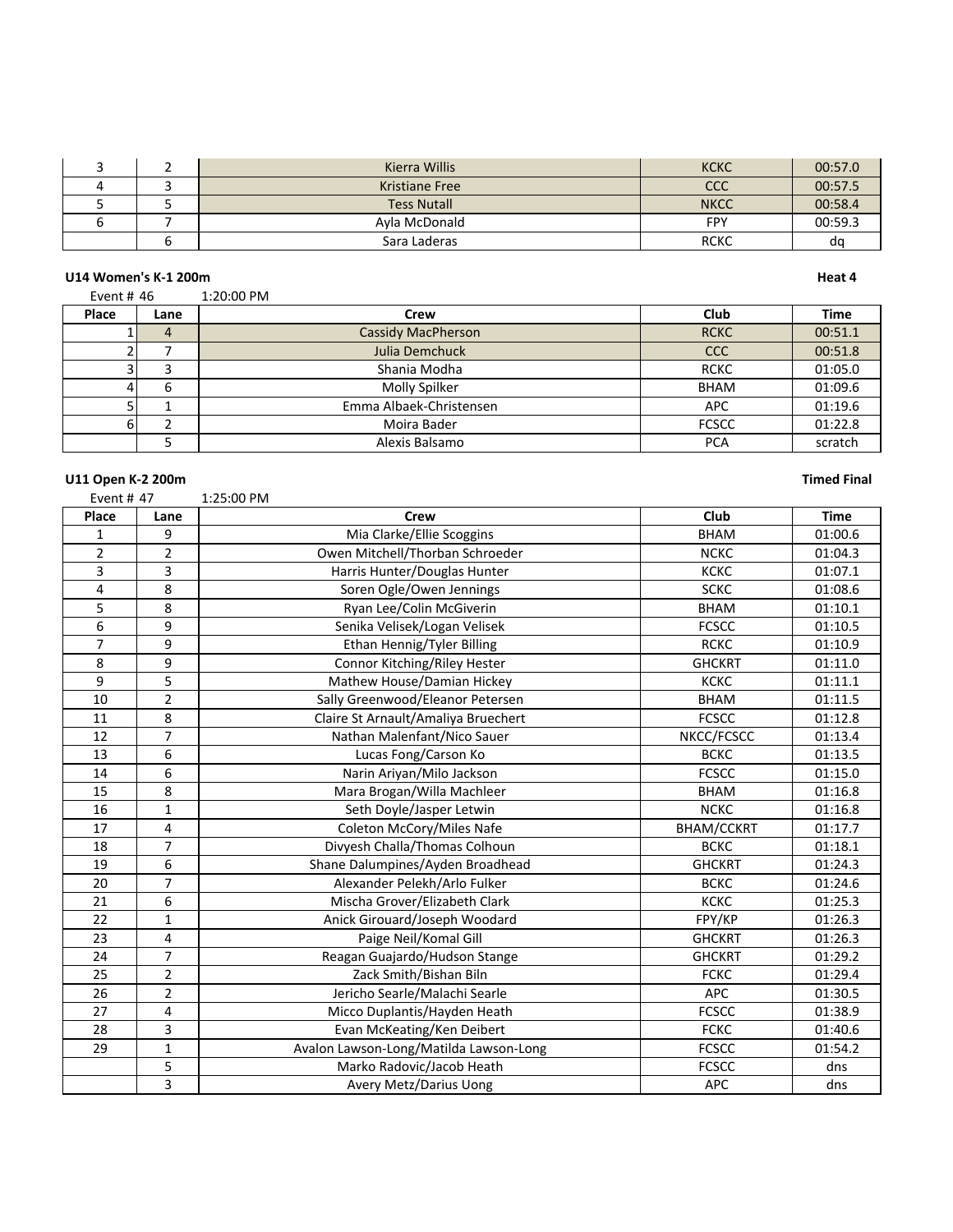|  | Maddy Eteen/Tiana Alexander   | <b>BCKC</b> | d٥      |
|--|-------------------------------|-------------|---------|
|  | Sam Fasullo/Alexander Smith   | <b>FCKC</b> | α       |
|  | Emmalina Tsong/Ellanora Tsong | <b>SCKC</b> |         |
|  | Will Day/Austin Burt          | <b>PCA</b>  | α       |
|  | Ginny Unruh/Will Unruh        | <b>FCKC</b> | scratch |

\* Ranking will be determined by overall time

# **Master Men's K-2 200m Final**

| Event $# 51$ |      | $1:45:00$ PM                     |                    |         |
|--------------|------|----------------------------------|--------------------|---------|
| Place        | Lane | Crew                             | Club               | Time    |
|              |      | Stuart Chase/David Helliwell     | <b>FCSCC</b>       | 00:48.3 |
|              |      | Peter Prinos/Andrew Sugianto     | <b>CCKRT/FCSCC</b> | 00:54.8 |
|              |      | Matt Nuttall/Dave Potkins        | <b>NKCC</b>        | 00:57.9 |
|              |      | Ewan MacKenzie/Richard Rosenthal | <b>RCKC</b>        | dc      |

### **Novice Men's C-1 200m Heat 1**

Event # 52 1:50:00 PM

| ------- |      | - - - - - - - - - - - - - - - |              |             |
|---------|------|-------------------------------|--------------|-------------|
| Place   | Lane | Crew                          | <b>Club</b>  | <b>Time</b> |
|         | 2    | Kenjiro MacMartin             | <b>FCSCC</b> | 01:05.3     |
|         | 4    | <b>Stanley Netherton</b>      | <b>KCKC</b>  | 01:10.5     |
|         | 5    | Ivan Strashenko               | <b>BCKC</b>  | 01:10.9     |
| 4       | 9    | Benjamin Soo                  | <b>RCKC</b>  | 01:15.9     |
|         | 10   | Michael Lanyon                | <b>KCKC</b>  | 01:25.3     |
| 6       | 6    | Liam Grover                   | KCKC         | 01:26.4     |
|         |      | Cooper Julien                 | <b>KCKC</b>  | 02:14.4     |
| 8       | 8    | <b>Braiden Davis</b>          | <b>RCKC</b>  | 03:16.2     |
|         | 3    | Sam Rosenthal                 | <b>RCKC</b>  | dns         |
|         |      | Jonas Decker                  | <b>KCKC</b>  | dns         |

# **Novice Men's C-1 200m Heat 2**

| Event # $53$ |      | 1:55:00 PM            |              |             |
|--------------|------|-----------------------|--------------|-------------|
| Place        | Lane | Crew                  | Club         | <b>Time</b> |
|              | 8    | Liam Stewart          | <b>FCKC</b>  | 00:49.2     |
|              | 9    | Spencer Robinson      | <b>KCKC</b>  | 00:54.0     |
| 3            | 4    | <b>Quinn Thomson</b>  | <b>FCSCC</b> | 00:56.3     |
| 4            |      | <b>Edward Colhoun</b> | <b>BCKC</b>  | 01:17.9     |
|              | 3    | <b>Matao Buist</b>    | <b>KCKC</b>  | 01:25.3     |
| 6            |      | Devon Holcroft        | <b>FCKC</b>  | 01:28.3     |
|              |      | Liam Diamond          | <b>FPY</b>   | 01:33.3     |
|              | 5    | Darren Granale        | <b>RCKC</b>  | dns         |
|              | 6    | Jupiter Grant         | <b>SCKC</b>  | dns         |

### **U13 Men's K-1 200m Heat 1**

| Event # 54 |      | 2:00:00 PM        |             |             |
|------------|------|-------------------|-------------|-------------|
| Place      | Lane | Crew              | Club        | <b>Time</b> |
|            | 8    | Harry Colhoun     | <b>BCKC</b> | 00:53.3     |
|            |      | Dawson Hutchinson | <b>CCC</b>  | 00:54.6     |
|            |      | Jonas Decker      | <b>KCKC</b> | 00:56.3     |
|            | b    | Eric Winsor       | <b>CCC</b>  | 00:59.8     |
|            |      | Lucas Girton      | <b>SCKC</b> | 01:13.5     |
|            |      | Nikkos Wang       | <b>BCKC</b> | 01:23.2     |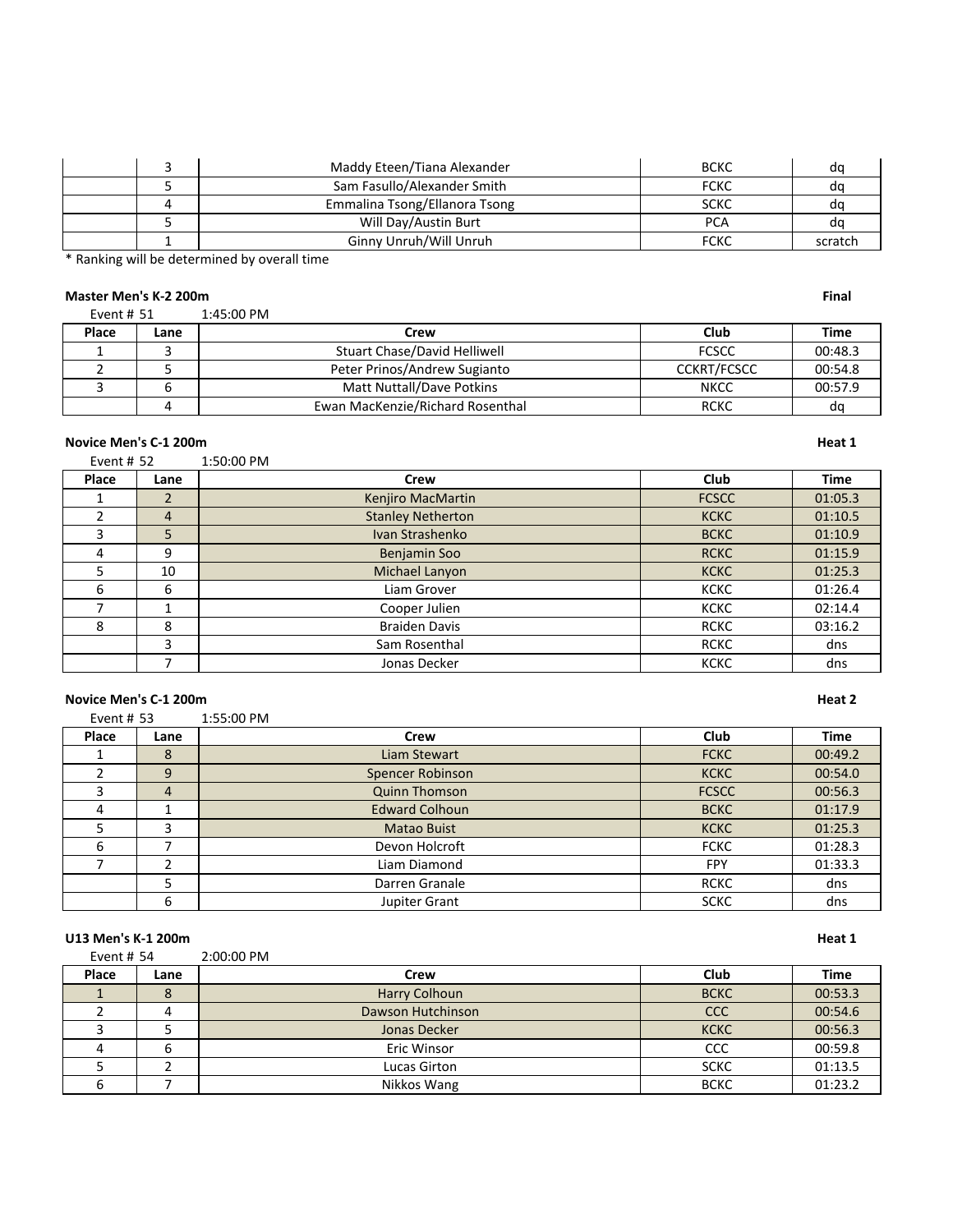|  | Kristian McIntosh  | <b>RCKC</b>    | 01:24.7                 |
|--|--------------------|----------------|-------------------------|
|  | Vimal Chauhan      | FCCCT<br>טאנג. | $01.20$ 3<br>. <i>.</i> |
|  | <b>Joel Prinos</b> | <b>CCKRT</b>   | dns                     |

# **U13 Men's K-1 200m Heat 2**

Event # 55 2:05:00 PM

| Place | Lane | Crew                    | Club          | <b>Time</b> |
|-------|------|-------------------------|---------------|-------------|
|       |      | <b>Chayse Gauthier</b>  | <b>BHAM</b>   | 00:51.6     |
|       | 9    | <b>Rowan Davison</b>    | <b>FCSCC</b>  | 00:56.6     |
|       |      | Liam Grover             | <b>KCKC</b>   | 01:01.4     |
| 4     | 6    | Charlie Toth            | <b>FCKC</b>   | 01:04.8     |
|       |      | Nikita Ciudin           | <b>CCC</b>    | 01:05.3     |
|       | 4    | Carson Van Horne        | <b>NKCC</b>   | 01:08.3     |
|       | 8    | <b>Drake Dalumpines</b> | <b>GHCKRT</b> | 01:12.6     |
|       | 3    | Ayden Broadhead         | <b>GHCKRT</b> | 01:31.7     |
|       |      | <b>Shane Dalumpines</b> | <b>GHCKRT</b> | 01:47.8     |

### **U13 Men's K-1 200m Heat 3**

Event # 56 2:10:00 PM **Place Lane Crew Club Time** 1 2 Aksel Schroeder NCKC 00:56.1 9 Ryan Yao NCKC 00:58.6 8 Einar Ogle SCKC 01:00.6 4 | 1 | Joel Girouard | FPY | 01:08.6 5 5 5 5 Ethan Hennig 1 RCKC 1 01:10.1 6 3 Connor Wurts KP 01:16.6 7 Myles Nafe CCKRT 01:24.8 6 Bishan Biln FCKC 01:33.4 9 4 | Andrew Clark **Clark Newslett** KCKC | 00:59.3

# **U13 Men's K-1 200m Heat 4**<br>**Event # 57** 2:15:00 PM

| Event # 57 |      | 2:15:00 PM      |              |             |
|------------|------|-----------------|--------------|-------------|
| Place      | Lane | Crew            | <b>Club</b>  | <b>Time</b> |
|            |      | Zach McGiverin  | <b>BHAM</b>  | 00:59.4     |
|            | 9    | Felix Prudhomme | <b>NKCC</b>  | 01:02.3     |
|            | 4    | Cooper Julien   | KCKC         | 01:07.9     |
| 4          |      | Shawn Wurts     | KP           | 01:19.3     |
|            | 8    | Daniel Zhang    | <b>BCKC</b>  | 01:20.8     |
| 6          | 3    | Coleton McCoy   | <b>BHAM</b>  | 01:22.8     |
|            | ำ    | Joshua Uong     | <b>APC</b>   | 01:31.2     |
| 8          | 6    | Cohen Wallace   | <b>PCA</b>   | 01:32.9     |
|            |      | Waran Ariyan    | <b>FCSCC</b> | DQ          |

### **U13 Men's K-1 200m Heat 5**

| Event # $58$ |      | 2:20:00 PM             |               |             |
|--------------|------|------------------------|---------------|-------------|
| Place        | Lane | Crew                   | <b>Club</b>   | <b>Time</b> |
|              | 6    | Archer Imes            | <b>GHCKRT</b> | 00:56.7     |
|              | 4    | <b>Bryant Kelleway</b> | <b>RCKC</b>   | 00:57.4     |
|              | 9    | Salomon Ali            | <b>NCKC</b>   | 01:00.0     |
|              | 8    | Rogan Parry            | <b>FPY</b>    | 01:01.3     |
|              |      | Leo Malmberg           | <b>CCKRT</b>  | 01:01.9     |
|              |      | Ryan Farber            | KP            | 01:09.7     |
|              |      | Rowan Gow              | <b>FCKC</b>   | 01:12.3     |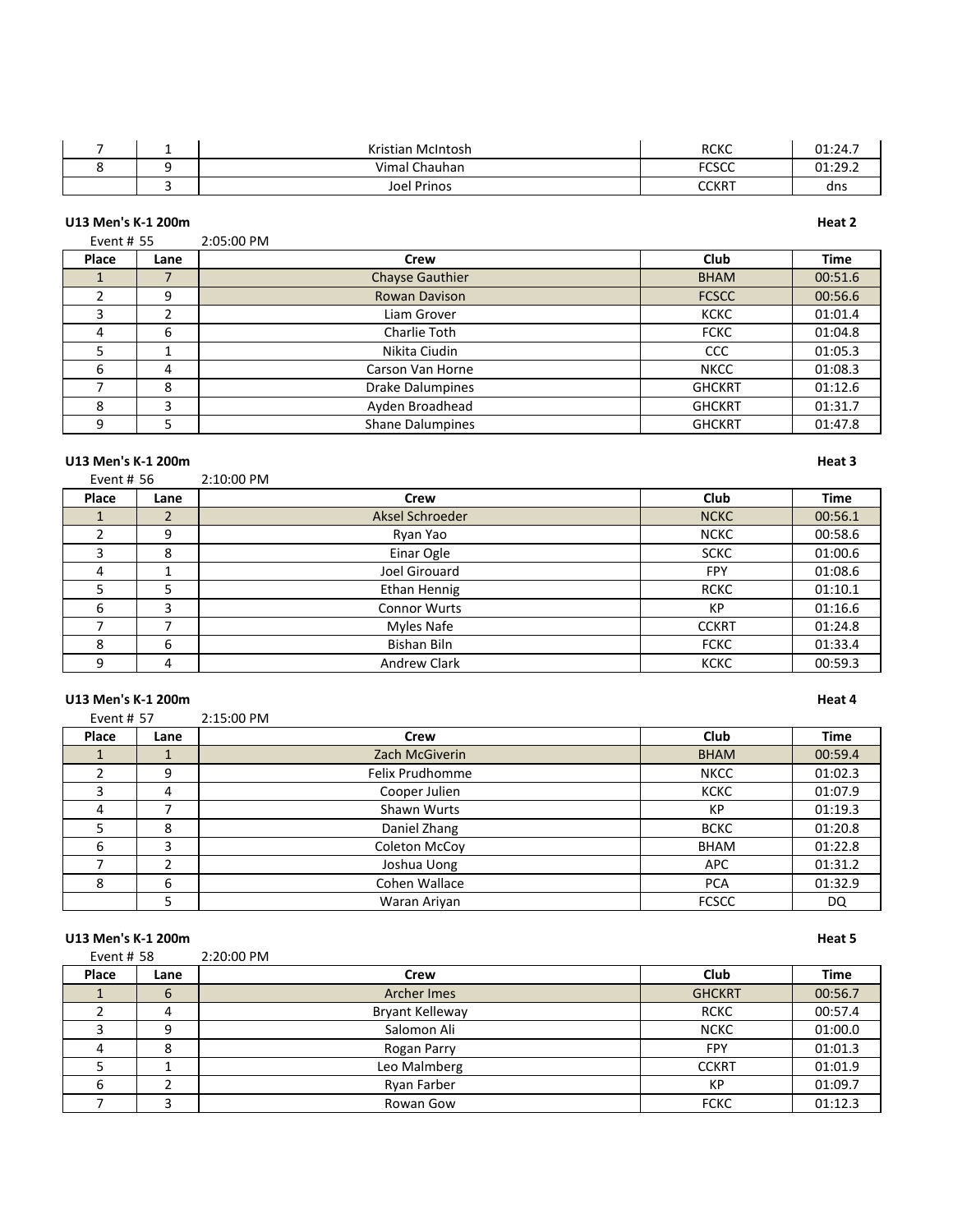|  | Michael Parker     | ИD<br>INГ     | 01:18.8 |
|--|--------------------|---------------|---------|
|  | Cappellini<br>Tano | DCI/C<br>かしいし | scratch |

|            | U13 Men's K-1 200m |                        |               | Heat 6      |
|------------|--------------------|------------------------|---------------|-------------|
| Event # 59 |                    | 2:25:00 PM             |               |             |
| Place      | Lane               | Crew                   | Club          | <b>Time</b> |
|            |                    | <b>Willem Naffin</b>   | <b>CCC</b>    | 00:58.5     |
|            |                    | Noah Stubbings         | <b>NCKC</b>   | 01:03.7     |
| 3          | 2                  | Keegan Bateman         | <b>FCSCC</b>  | 01:04.2     |
| 4          | 9                  | Sean Lee               | BHAM          | 01:05.1     |
| 5          | 6                  | Jasper Letwin          | <b>NCKC</b>   | 01:15.9     |
| 6          | 8                  | Kaleb Aubey            | <b>FCKC</b>   | 01:19.2     |
|            | 5                  | <b>Connor Kitching</b> | <b>GHCKRT</b> | 01:20.8     |
| 8          | 4                  | <b>Riley Hester</b>    | <b>GHCKRT</b> | 01:22.2     |
| 9          | 3                  | Hudson Stange          | <b>GHCKRT</b> | 01:56.6     |

### **U13 Women's C-1 200m Heat 1**

| Event # $60$ |      | 2:30:00 PM               |               |         |  |  |
|--------------|------|--------------------------|---------------|---------|--|--|
| Place        | Lane | Crew                     | Club          | Time    |  |  |
|              |      | Sarah Grady              | <b>GHCKRT</b> | 01:05.2 |  |  |
|              |      | Anna Beaudry             | <b>PCA</b>    | 01:12.0 |  |  |
|              | b    | <b>Gillian Helliwell</b> | <b>FCSCC</b>  | 01:13.1 |  |  |
| 4            |      | Lauren Ko                | <b>BCKC</b>   | 02:44.3 |  |  |
|              |      | Emma Albrecht            | <b>GHCKRT</b> | 02:46.7 |  |  |

### **U13 Women's C-1 200m Heat 2**

| Event # $61$ |      | 2:35:00 PM           |               |             |
|--------------|------|----------------------|---------------|-------------|
| Place        | Lane | Crew                 | Club          | <b>Time</b> |
|              | 4    | Asha Senanayake      | <b>FCSCC</b>  | 01:11.3     |
|              | 6    | Abby Charlesworth    | <b>FCKC</b>   | 01:37.8     |
|              |      | Ingrid Rangel Ortega | <b>BCKC</b>   | 02:15.3     |
| 4            |      | <b>Erica Potkins</b> | <b>NKCC</b>   | 02:47.3     |
|              |      | Abby Clark           | <b>GHCKRT</b> | 05:21.5     |
|              | 8    | Nori Boeholt         | <b>GHCKRT</b> | dns         |
|              |      | Sara Pollard         | <b>BCKC</b>   | scratch     |

6 3 | Stella DeSantis | GHCKRT | 03:02.4 T 3 5 Christina Soldat BCKC 83:14.3

### **U12 Men's C-1 200m Timed Final**

| Event # $62$ |      | 2:40:00 PM              |               |             |
|--------------|------|-------------------------|---------------|-------------|
| Place        | Lane | Crew                    | Club          | <b>Time</b> |
|              | 8    | Danylo Korsei           | <b>FCSCC</b>  | 01:01.2     |
|              |      | Ian St Arnault          | <b>FCSCC</b>  | 01:07.9     |
|              | 6    | Adam Vetter             | <b>FCSCC</b>  | 01:12.9     |
|              | 8    | <b>Grant Huston</b>     | <b>GHCKRT</b> | 01:25.6     |
|              |      | <b>Markus Bruechert</b> | <b>FCSCC</b>  | 01:33.8     |
| 6            |      | <b>Weston Hester</b>    | <b>GHCKRT</b> | 01:41.6     |
|              |      | Kaleb Aubey             | <b>FCKC</b>   | 01:41.6     |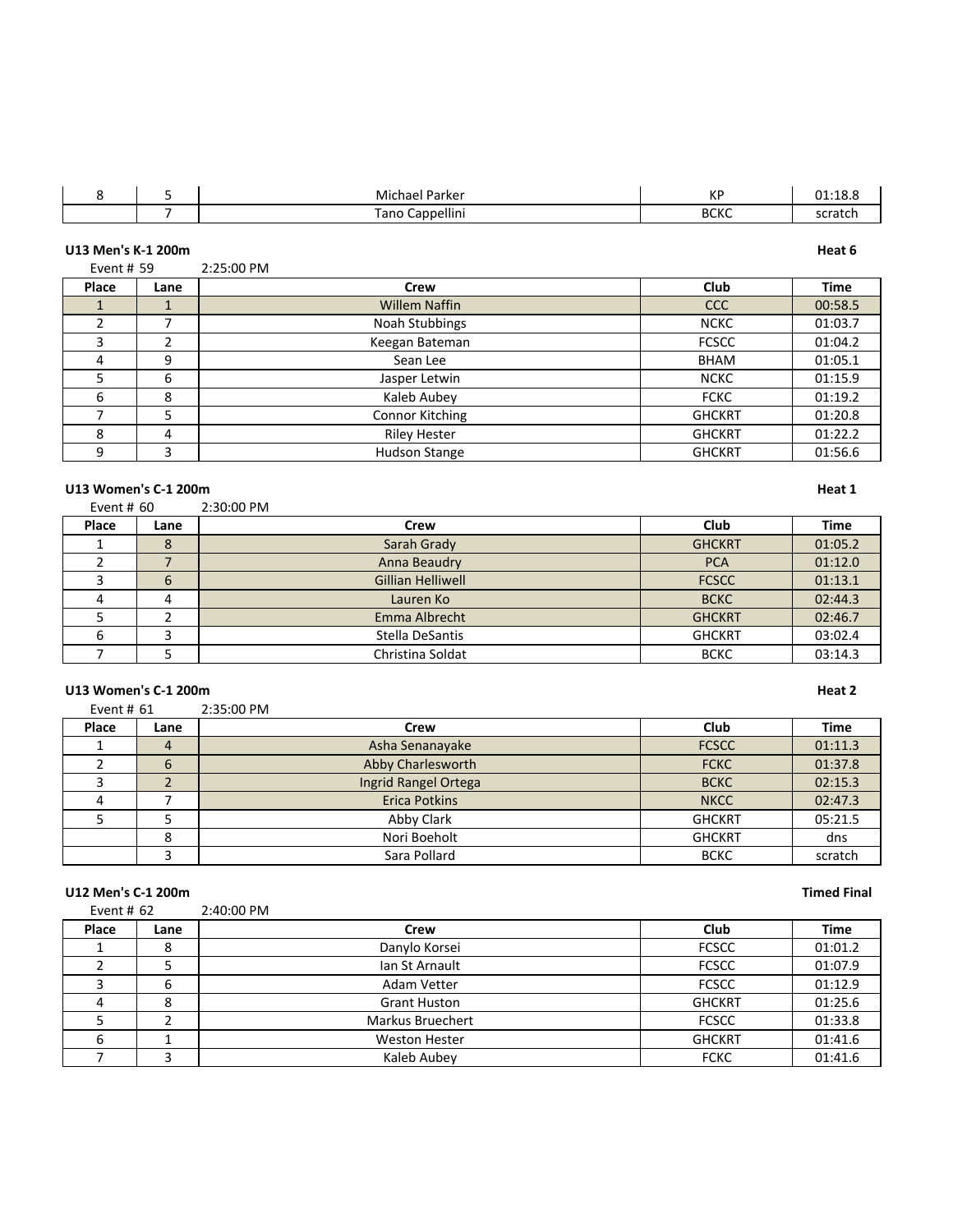|    |   | Nikkos Wang         | <b>BCKC</b>   | 01:43.9 |
|----|---|---------------------|---------------|---------|
|    |   | Einar Ogle          | <b>SCKC</b>   | 02:36.8 |
| 10 |   | Zack Smith          | <b>FCKC</b>   | 02:43.0 |
| 11 |   | <b>Ethan Meads</b>  | <b>FCKC</b>   | 02:50.6 |
| 12 | 4 | Waran Ariyan        | <b>FCSCC</b>  | 03:02.2 |
| 13 | 6 | Luke Galvan         | <b>GHCKRT</b> | 03:18.8 |
|    |   | Carson Ko           | <b>BCKC</b>   | scratch |
|    |   | <b>Connor Wurts</b> | KP            | scratch |
|    | 4 | Carson Van Horne    | <b>NKCC</b>   | scratch |

\* Ranking will be determined by overall time

# **U12 Women's K-1 200m Timed Final**

| Event # 64     |                         | 2:50:00 PM              |               |             |
|----------------|-------------------------|-------------------------|---------------|-------------|
| Place          | Lane                    | <b>Crew</b>             | Club          | <b>Time</b> |
| $\mathbf{1}$   | 4                       | Abby Scoggins           | <b>BHAM</b>   | 00:50.4     |
| $\overline{2}$ | $\overline{2}$          | Niamh Gibbons           | <b>NCKC</b>   | 00:58.5     |
| 3              | $\overline{7}$          | Paili Airth             | <b>BHAM</b>   | 01:02.9     |
| $\overline{4}$ | 8                       | <b>Ellie Scoggins</b>   | <b>BHAM</b>   | 01:03.5     |
| 5              | $\mathbf{1}$            | Mia Clarke              | <b>BHAM</b>   | 01:03.7     |
| 6              | 5                       | Zoe Libner              | <b>GHCKRT</b> | 01:04.0     |
| $\overline{7}$ | 3                       | Tasmin Carlow-Ujiie     | <b>FCSCC</b>  | 01:07.7     |
| 8              | 4                       | Veronica So             | <b>RCKC</b>   | 01:10.0     |
| 9              | $\overline{2}$          | Rory Ohr                | <b>GHCKRT</b> | 01:10.6     |
| 10             | 5                       | Lauryn Clague           | <b>FCSCC</b>  | 01:11.0     |
| 11             | $\overline{7}$          | Sally Greenwood         | <b>BHAM</b>   | 01:11.8     |
| 12             | 6                       | <b>Holly Adams</b>      | <b>NCKC</b>   | 01:11.9     |
| 13             | $\overline{2}$          | <b>Eleanor Wang</b>     | <b>BCKC</b>   | 01:12.0     |
| 14             | 6                       | <b>Tiana Alexander</b>  | <b>BCKC</b>   | 01:12.2     |
| 15             | $\mathbf{1}$            | Mara Brogan             | <b>BHAM</b>   | 01:12.7     |
| 16             | 8                       | <b>Elizabeth Clark</b>  | <b>KCKC</b>   | 01:13.7     |
| 17             | $\mathbf{1}$            | Amaliya Bruechert       | <b>FCSCC</b>  | 01:13.7     |
| 18             | $\overline{7}$          | <b>Eleanor Petersen</b> | <b>BHAM</b>   | 01:14.9     |
| 19             | 5                       | Kahlan Whitt            | PCA           | 01:16.8     |
| 20             | 3                       | Sabine McLellan         | ВСКС          | 01:16.9     |
| 21             | 8                       | Maddy Eteen             | <b>BCKC</b>   | 01:19.0     |
| 22             | 9                       | Reagan Guajardo         | <b>GHCKRT</b> | 01:19.6     |
| 23             | 6                       | Abby Charlesworth       | <b>FCKC</b>   | 01:20.4     |
| 24             | 9                       | Katelyn Sussey          | <b>RCKC</b>   | 01:20.5     |
| 25             | 6                       | Komal Gill              | <b>GHCKRT</b> | 01:24.2     |
| 26             | 4                       | Reina Watanabe          | <b>FCSCC</b>  | 01:25.0     |
| 27             | 3                       | Willa Macaleer          | <b>BHAM</b>   | 01:25.8     |
| 28             | $\overline{2}$          | Matilda Lawson-Long     | <b>FCSCC</b>  | 01:30.4     |
| 29             | $\mathbf{1}$            | <b>Brenna Nott</b>      | PCA           | 01:30.5     |
| 30             | 8                       | Ingrid Rangel Ortega    | <b>BCKC</b>   | 01:33.0     |
| 31             | 9                       | Paige Neil              | <b>GHCKRT</b> | 01:38.9     |
| 32             | 3                       | Avalon Lawson-Long      | <b>FCSCC</b>  | 01:39.0     |
| 33             | 5                       | <b>Avery Metz</b>       | APC           | 01:45.9     |
|                | $\overline{7}$          | Kaitlynn Dong           | <b>CCKRT</b>  | dnf         |
|                | $\overline{\mathbf{4}}$ | Nori Boeholt            | <b>GHCKRT</b> | dns         |

\* Ranking will be determined by overall time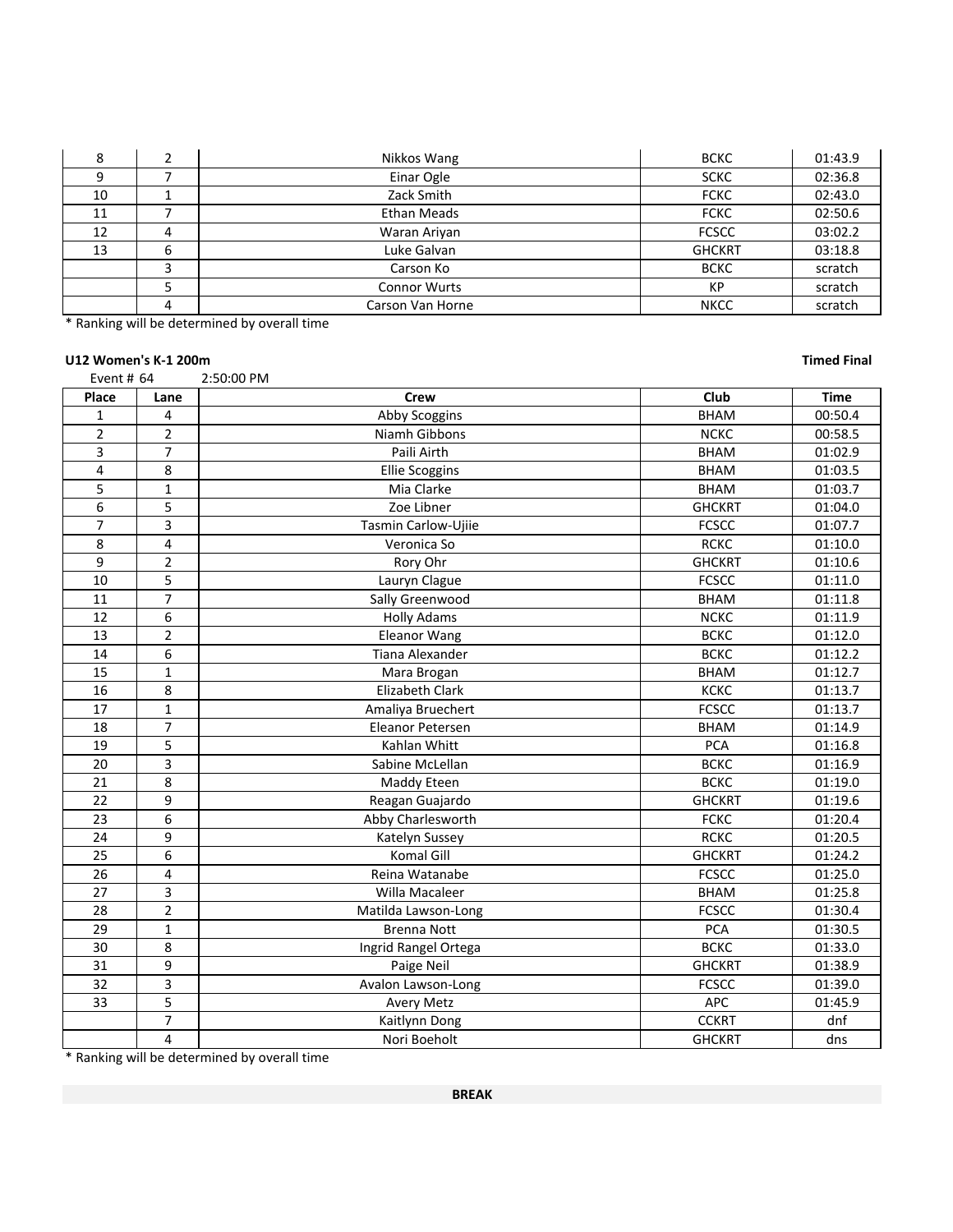# **Novice Women's C-1 200m Final**

Event # 68 3:25:00 PM

| Place | Lane | <b>Crew</b>     | <b>Club</b>   | <b>Time</b> |
|-------|------|-----------------|---------------|-------------|
|       | ر    | Jia Kim         | <b>RCKC</b>   | 01:05.0     |
|       | Ο    | Asha Senanayake | <b>FCSCC</b>  | 01:08.9     |
|       |      | Emily Robinson  | <b>KCKC</b>   | 01:15.2     |
|       |      | Anna Beaudry    | <b>PCA</b>    | 01:16.3     |
|       | 6    | Mika Asano      | <b>BCKC</b>   | 01:25.4     |
|       |      | Lily Small      | <b>RCKC</b>   | 02:43.5     |
|       | Λ    | Emma Albrecht   | <b>GHCKRT</b> | 03:10.4     |

# **U11** Open C-4 200m **Final**

Event # 69 3:30:00 PM

| Place | Lane | Crew                                                            | Club           | <b>Time</b> |
|-------|------|-----------------------------------------------------------------|----------------|-------------|
|       | 3    | Logan Velisek/Micco Duplantis/Tomoki MacMartin/Noah MacMartin   | <b>FCSCC</b>   | 01:16.7     |
|       |      | Alexander Pelekh/Lucas Fong/Carson Ko/Thomas Colhoun            | <b>BCKC</b>    | 01:27.0     |
|       | 4    | Senika Velisek/Claire St Arnault/Amaliya Bruechert/Narin Ariyan | <b>FCSCC</b>   | 01:34.4     |
| 4     | 9    | Emmalina Tsong/Ellanora Tsong/Soren Ogle/Owen Jennings          | <b>SCKC</b>    | 01:43.1     |
|       |      | Harris Hunter/Mischa Grover/Matthew House/Damian Hickey         | <b>KCKC</b>    | 01:51.0     |
| 6     |      | Eleanor Petersen/Ryan Lee/Coleton McCoy/Colin McGiverin         | BHAM           | 01:52.5     |
|       |      | Will Day/Austin Burt/Willa Macaleer/Nathan Malenfant            | PCA/BHAM/ NCKC | 02:12.3     |
| 8     | 8    | Sam Fasullo/Evan McKeating/Bishan Biln/Ken Deibert              | <b>FCKC</b>    | 02:17.5     |
| 9     | 6    | Elsie Huston/Luciana DeSantis/Abby Clark/Ella Blanck            | <b>GHCKRT</b>  | 02:47.3     |

\* Ranking will be determined by overall time

# **Master Women's K-2 200m/Master Men's C-2 200m Final**

| Event # 70 |      | 3:35:00 PM                       |              |             |
|------------|------|----------------------------------|--------------|-------------|
| Place      | Lane | Crew                             | Club         | <b>Time</b> |
|            | 3    | Jeannette Whitton/Alexi Ansell   | <b>FCSCC</b> | 01:00.32    |
|            |      | Elizabeth Holmes/Karla Ogle      | <b>SCKC</b>  | 01:01.4     |
|            | 4    | Sandy Gilliard/Tamar Clarke      | <b>BHAM</b>  | 01:02.9     |
| 4          |      | Margaret Rottsolk/Joanna Crocker | <b>CCKRT</b> | 01:33.2     |
|            |      |                                  |              |             |
|            | 6    | Ella Korth/Cathy Potkins (EXH)   | <b>NKCC</b>  | 01:00.9     |
|            |      |                                  |              |             |
|            | 8    | <b>Matt Nuttall/Dave Potkins</b> | <b>NKCC</b>  | 01:28.7     |

# **Novice Men's K-1 200m Heat 1**

| Event # 71 |      | 3:40:00 PM           |             |             |
|------------|------|----------------------|-------------|-------------|
| Place      | Lane | Crew                 | Club        | <b>Time</b> |
|            | 2    | <b>Thomas Duff</b>   | <b>NCKC</b> | 00:43.9     |
|            | 6    | Stephen Wang         | <b>RCKC</b> | 00:49.3     |
|            | 9    | Noah Malenfant       | <b>NKCC</b> | 00:51.4     |
| 4          |      | West Yip             | <b>BCKC</b> | 00:52.1     |
|            |      | Van Holmes           | CCC         | 00:58.8     |
| 6          | 8    | Sean Allen           | CCC         | 01:04.1     |
|            |      | Zach McGiverin       | <b>BHAM</b> | 01:04.9     |
| 8          | 3    | Sean Lee             | <b>BHAM</b> | 01:09.8     |
|            | 4    | <b>Tyler Billing</b> | <b>RCKC</b> | 01:31.3     |

# **Novice Men's K-1 200m Heat 2**<br> **Read 12**<br> **Event # 72 3:45:00 PM**

| Event # $72$ |      | $3:45:00$ PM        |              |             |
|--------------|------|---------------------|--------------|-------------|
| Place        | Lane | Crew                | Club         | <b>Time</b> |
|              |      | <b>Marvin Bader</b> | <b>FCSCC</b> | 00:44.7     |
|              |      | <b>Quinn Currie</b> | <b>NKCC</b>  | 00:46.5     |
|              |      | Lucas Mortensen     | <b>FCSCC</b> | 00:47.8     |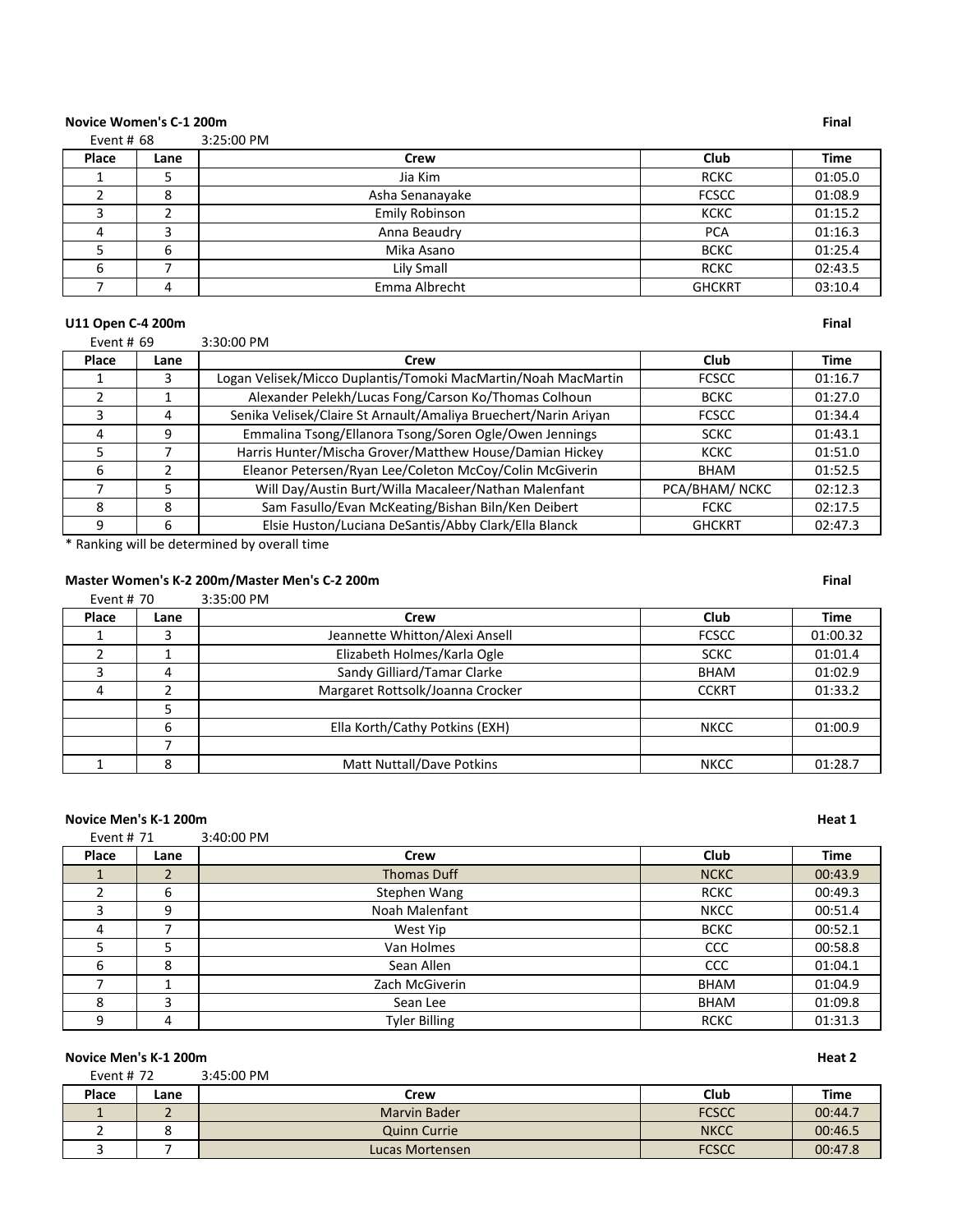|  | Sam Rosenthal       | <b>RCKC</b>  | 00:48.0 |
|--|---------------------|--------------|---------|
|  | Roan Szucs          | ссс          | 00:51.6 |
|  | Sam Hao             | <b>FCKC</b>  | 00:52.0 |
|  | Maxim Bryuzgin      | ссс          | 01:03.0 |
|  | Jordan Carlow-Ujiie | <b>FCSCC</b> | 01:03.4 |

### **Novice Men's K-1 200m Heat 3**

Event # 73 3:50:00 PM **Place Lane Crew Club Time** 1 8 Alex Dmitriev RCKC 00:45.7 a a bupiter Grant 1 and SCKC 1 00:53.1 3 4 Kieran Nott PCA 01:01.8 4 | 5 | Daniel Castillo | FCSCC | 01:03.1 5 3 3 Kristian McIntosh RCKC 01:24.5 6 1 Jaimar Laderas RCKC 01:25.0 6 Matthew House Number 2012 RCKC dns 2 decree braiden Davis and the control of the Braiden Davis and the control of the dq

# **Novice Men's K-1 200m Heat 4**

Event # 74 3:55:00 PM **Place Lane Crew Club Time** 1 6 Jake Loverock BCKC 00:49.8 2 | 5 | Bryant Kelleway | RCKC | 00:54.2 3 1 1 Andrew Clark Andrew Clark KCKC 00:58.7 4 3 Brendan Shippit Brendan Shippit Research PCA 01:05.4 5 2 | Kole Harkabus | GHCKRT | 01:07.4 6 7 Harris Hunter KCKC 01:08.0 T 8 Douglas Hunter KCKC 01:08.6<br>
1991 - Josh Bower Band RCKC 01:22.1 8 4 Josh Bower RCKC 01:22.1

### **Novice Men's K-1 200m Heat 5**

| Event # 75   |      | 4:00:00 PM              |               |             |
|--------------|------|-------------------------|---------------|-------------|
| Place        | Lane | Crew                    | Club          | <b>Time</b> |
|              | 8    | Jackson Ali             | <b>NCKC</b>   | 00:44.5     |
|              |      | Devon Holcroft          | <b>FCKC</b>   | 00:47.3     |
|              |      | <b>Gardner Hartwick</b> | <b>PCA</b>    | 01:05.8     |
| $\mathbf{u}$ |      | Ethan Hennig            | <b>RCKC</b>   | 01:09.1     |
|              | 6    | Damian Hickey           | <b>KCKC</b>   | 01:18.1     |
| 6            |      | Colin Templeton         | <b>RCKC</b>   | 01:18.7     |
|              | 4    | Darren Granale          | <b>RCKC</b>   | da          |
|              |      | Logan Walters           | <b>GHCKRT</b> | scratch     |

**U13 Men's C-1 200m Heat 1**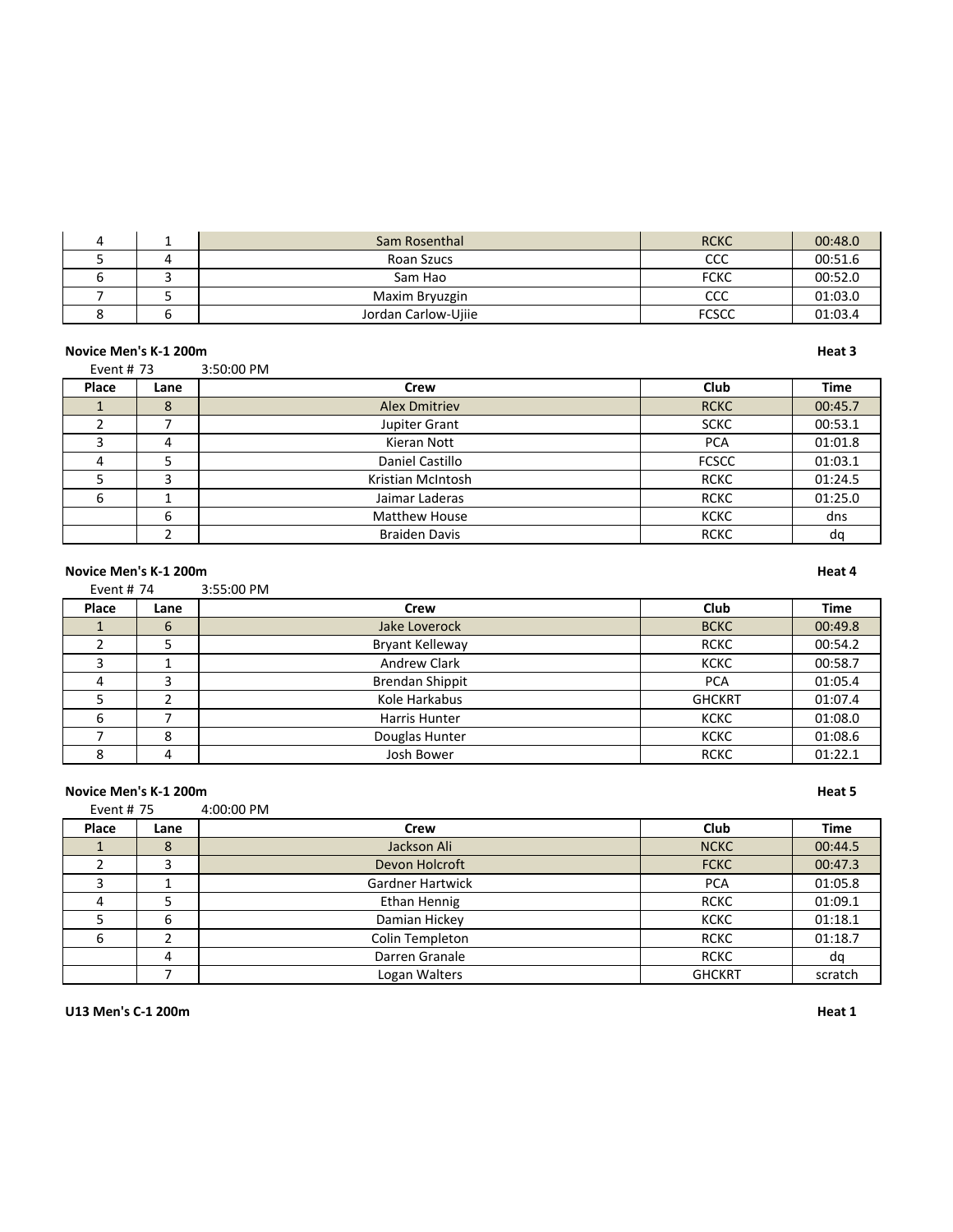| Event # $76$ |                | 4:05:00 PM           |               |             |
|--------------|----------------|----------------------|---------------|-------------|
| Place        | Lane           | Crew                 | Club          | <b>Time</b> |
|              | 6              | Danylo Korsei        | <b>FCSCC</b>  | 01:01.0     |
|              | 8              | Landon McQuarrie     | <b>FCKC</b>   | 01:04.9     |
| 3            | $\overline{2}$ | <b>Drew Huston</b>   | <b>GHCKRT</b> | 01:06.0     |
| 4            |                | <b>Adam Vetter</b>   | <b>FCSCC</b>  | 01:14.5     |
| 5            | 10             | Liam Grover          | <b>KCKC</b>   | 01:15.3     |
| 6            | 3              | <b>Willem Naffin</b> | CCC           | 01:26.7     |
|              | ⇁              | Cooper Julien        | <b>KCKC</b>   | 01:49.3     |
| 8            | 5              | <b>Weston Hester</b> | <b>GHCKRT</b> | 01:55.2     |
| 9            | 9              | Waran Ariyan         | <b>FCSCC</b>  | 02:54.6     |
|              | 4              | Tano Cappellini      | <b>BCKC</b>   | scratch     |

### **U13 Men's C-1 200m Heat 2**

| Event # 77 |      | $4:10:00$ PM            |               |         |  |
|------------|------|-------------------------|---------------|---------|--|
| Place      | Lane | Crew                    | Club          | Time    |  |
|            |      | Benji Blanck            | <b>GHCKRT</b> | 01:09.2 |  |
|            |      | <b>Markus Bruechert</b> | <b>FCSCC</b>  | 01:12.3 |  |
|            |      | Nikita Ciudin           | CCC           | 01:14.8 |  |

|   |          | Nikita Ciudin       | <b>CCC</b>    | 01:14.8 |                |
|---|----------|---------------------|---------------|---------|----------------|
|   |          | Jake Galvan         | <b>GHCKRT</b> | 01:22.4 |                |
|   |          | Harry Colhoun       | <b>BCKC</b>   | 01:29.0 |                |
|   | $\prime$ | Jonas Decker        | <b>KCKC</b>   | 01:32.7 |                |
|   |          | <b>Grant Huston</b> | <b>GHCKRT</b> | 01:36.8 |                |
|   | 10       | Kaleb Aubey         | <b>FCKC</b>   | 02:30.7 |                |
| C |          | Luke Galvan         | <b>GHCKRT</b> | 04:17.8 | C <sub>2</sub> |
|   |          | Charlie Toth        | <b>FCKC</b>   | dns     |                |

# U13 Women's K-1 200m **Heat 1**

| Event # 78 | 4:15:00 PM |  |
|------------|------------|--|
|            |            |  |

| ------- |      | .                  |               |             |
|---------|------|--------------------|---------------|-------------|
| Place   | Lane | Crew               | Club          | <b>Time</b> |
|         | 5    | Niamh Gibbons      | <b>NCKC</b>   | 00:58.4     |
|         | 9    | Danni Wilkie-Hobus | <b>FPY</b>    | 01:03.8     |
|         |      | Paili Airth        | <b>BHAM</b>   | 01:04.4     |
| 4       |      | Lauren Ko          | <b>BCKC</b>   | 01:05.6     |
|         | 4    | Sabine McLellan    | <b>BCKC</b>   | 01:20.2     |
| 6       | 6    | Reina Watanabe     | <b>FCSCC</b>  | 01:21.2     |
|         |      | Veronica So        | <b>RCKC</b>   | dns         |
|         |      | Zorianna Garza     | <b>CCC</b>    | scratch     |
|         | 8    | Nori Boeholt       | <b>GHCKRT</b> | scratch     |

### **U13 Women's K-1 200m Heat 2**

| Event # 79 |      | 4:20:00 PM          |               |             |
|------------|------|---------------------|---------------|-------------|
| Place      | Lane | Crew                | Club          | <b>Time</b> |
|            | 8    | <b>Talia Clarke</b> | <b>BHAM</b>   | 00:54.5     |
|            |      | Kierra Willis       | <b>KCKC</b>   | 00:58.2     |
|            |      | Zoe Libner          | <b>GHCKRT</b> | 01:06.8     |
| 4          | 5    | Tasmin Carlow-Ujiie | <b>FCSCC</b>  | 01:08.4     |
|            |      | Lauryn Clague       | <b>FCSCC</b>  | 01:09.1     |
| 6          |      | Rory Ohr            | <b>GHCKRT</b> | 01:13.0     |
|            | 4    | Sara Laderas        | <b>RCKC</b>   | 01:22.4     |
| 8          | 6    | Paige Neil          | <b>GHCKRT</b> | 01:39.9     |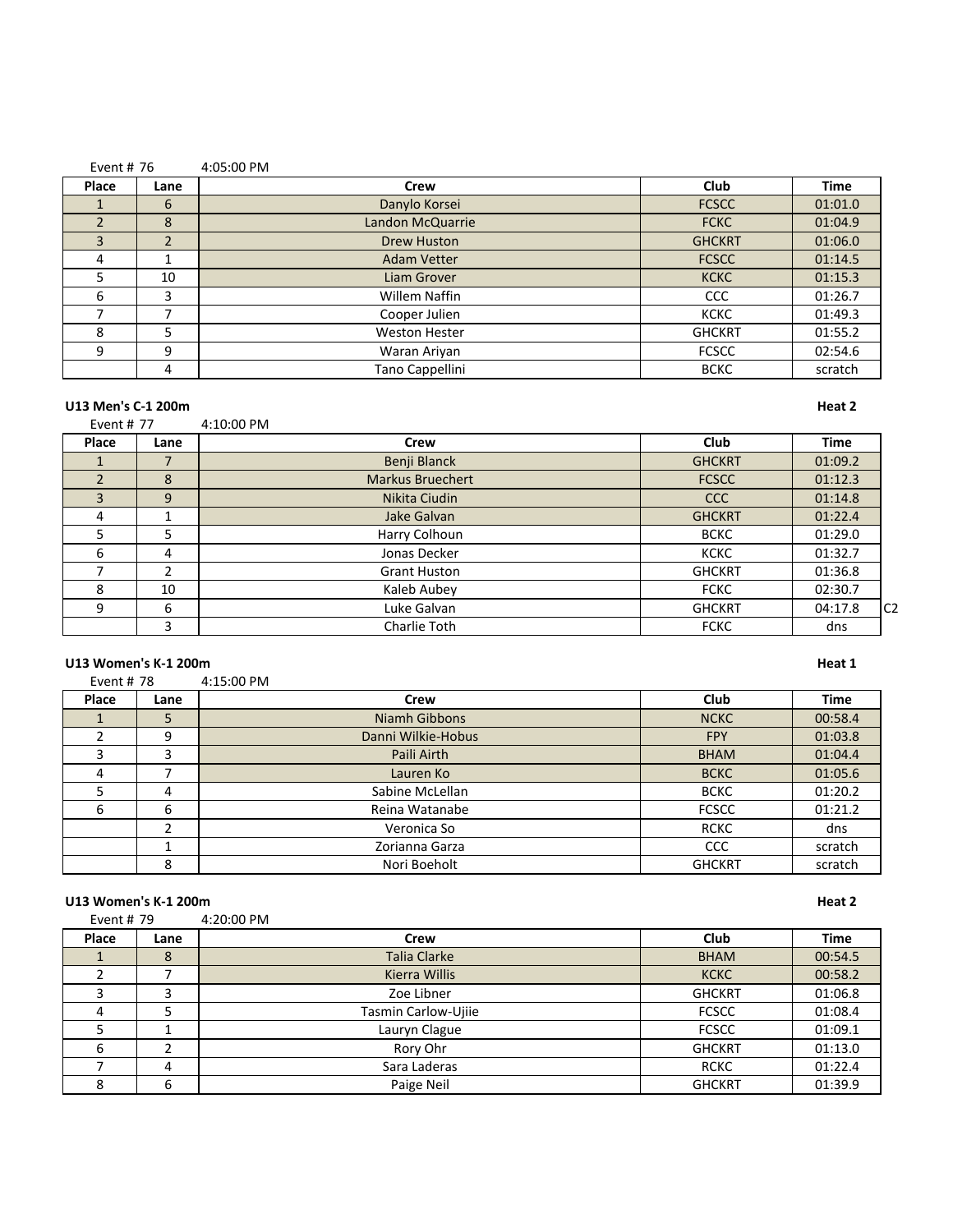### **U13 Women's K-1 200m Heat 3**

Event # 80 4:25:00 PM

| Place | Lane | Crew                    | <b>Club</b> | <b>Time</b> |
|-------|------|-------------------------|-------------|-------------|
|       |      | Julianne Girouard       | <b>FPY</b>  | 00:56.6     |
|       |      | Erica Potkins           | <b>NKCC</b> | 01:07.2     |
|       | 8    | Sara Pollard            | <b>BCKC</b> | 01:07.6     |
|       | 6    | Emma Albaek-Christensen | APC         | 01:09.7     |
|       |      | <b>Holly Adams</b>      | <b>NCKC</b> | 01:11.8     |
| 6     | 4    | Ayla McDonald           | <b>FPY</b>  | 01:19.0     |
|       |      | Elizabeth Clark         | <b>KCKC</b> | 01:19.4     |
|       |      | Katelyn Sussey          | <b>RCKC</b> | dns         |

# U13 Women's K-1 200m **Heat 4**

| Event # $81$ |      | 4:30:00 PM               |               |             |
|--------------|------|--------------------------|---------------|-------------|
| Place        | Lane | Crew                     | Club          | <b>Time</b> |
|              | 6    | <b>Gillian Helliwell</b> | <b>FCSCC</b>  | 00:51.0     |
|              |      | <b>Audrey Hale</b>       | <b>GHCKRT</b> | 01:05.6     |
|              |      | Raegan Laird             | <b>GHCKRT</b> | 01:06.7     |
| 4            |      | Christina Soldat         | <b>BCKC</b>   | 01:11.1     |
|              | 8    | Airianna Gibson          | <b>FPY</b>    | 01:12.0     |
|              |      | Eleanor Wang             | <b>BCKC</b>   | 01:13.1     |
|              | 4    | Kaitlynn Dong            | <b>CCKRT</b>  | 01:52.5     |
|              | 3    | Ingrid Rangel Ortega     | <b>BCKC</b>   | dns         |

# **U14 Men's K-1 200m Heat 1**

| Event # $82$ |      | 4:35:00 PM             |             |             |
|--------------|------|------------------------|-------------|-------------|
| Place        | Lane | Crew                   | Club        | <b>Time</b> |
|              | 4    | Jackson Ali            | <b>NCKC</b> | 00:47.0     |
|              | 3    | <b>Chayse Gauthier</b> | <b>BHAM</b> | 00:51.7     |
| 3            |      | <b>Roan Szucs</b>      | <b>CCC</b>  | 00:52.2     |
| 4            | 5    | Andrew Clark           | <b>KCKC</b> | 01:03.5     |
|              |      | Alex Sumner            | <b>FPY</b>  | 01:04.2     |
| 6            |      | Brendan Shippit        | <b>PCA</b>  | 01:10.1     |
|              | 9    | Xavier Machado         | <b>NKCC</b> | 01:15.9     |
| 8            | 8    | Colin Templeton        | <b>RCKC</b> | 01:20.9     |
|              | 6    | Carson Van Horne       | <b>NKCC</b> | dns         |

|              | U14 Men's K-1 200m |                         |               |             |  |
|--------------|--------------------|-------------------------|---------------|-------------|--|
| Event # $83$ |                    | 4:40:00 PM              |               |             |  |
| Place        | Lane               | Crew                    | Club          | <b>Time</b> |  |
|              | 8                  | Dylan Boeholt           | <b>GHCKRT</b> | 00:49.1     |  |
|              |                    | <b>Archer Imes</b>      | <b>GHCKRT</b> | 00:59.7     |  |
|              | 6                  | Dylan Wash              | <b>FCSCC</b>  | 01:01.1     |  |
| 4            | ∍                  | Felix Prudhomme         | <b>NKCC</b>   | 01:04.2     |  |
|              |                    | Jordan Carlow-Ujiie     | <b>FCSCC</b>  | 01:04.7     |  |
| 6            | 3                  | <b>Gardner Hartwick</b> | <b>PCA</b>    | 01:08.0     |  |
|              | 5                  | Harry Fong              | <b>CCKRT</b>  | 01:11.4     |  |
| 8            | 4                  | <b>Drake Dalumpines</b> | <b>GHCKRT</b> | 01:14.0     |  |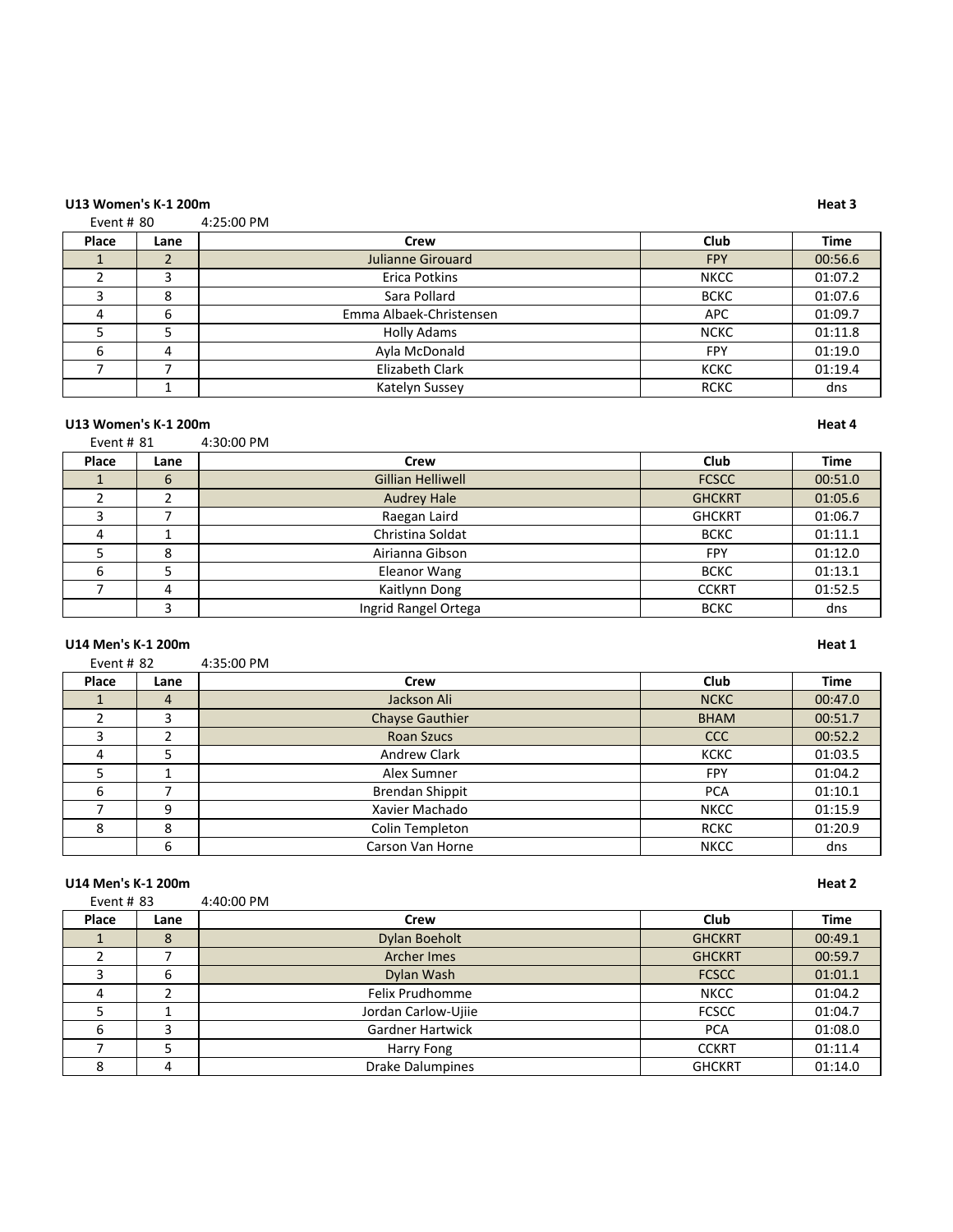|       | Ω                                                | Ethan Meads | <b>FCKC</b> | dns    |
|-------|--------------------------------------------------|-------------|-------------|--------|
|       | U14 Men's K-1 200m<br>Event # $84$<br>4:45:00 PM |             |             | Heat 3 |
| Place | Lane                                             | Crew        | Club        | Time   |

| . | ---- | <b>CILVY</b>   | <b>CIUM</b>   |         |
|---|------|----------------|---------------|---------|
|   | 6    | Noah Malenfant | <b>NKCC</b>   | 00:53.5 |
|   |      | Maxim Bryuzgin | CCC           | 01:03.8 |
|   |      | Kieran Nott    | <b>PCA</b>    | 01:04.2 |
|   |      | Preston San    | <b>FCKC</b>   | 01:08.6 |
|   |      | Cooper Julien  | <b>KCKC</b>   | 01:12.5 |
|   | 8    | Michael Parker | KP            | 01:15.1 |
|   |      | Zach McGiverin | <b>BHAM</b>   | dq      |
|   |      | Logan Walters  | <b>GHCKRT</b> | scratch |

### **U14 Men's K-1 200m Heat 4**

| Event # 85 |      | 4:50:00 PM              |              |             |
|------------|------|-------------------------|--------------|-------------|
| Place      | Lane | Crew                    | Club         | <b>Time</b> |
|            | 8    | <b>Rogan Parry</b>      | <b>FPY</b>   | 00:58.65    |
|            |      | <b>Rowan Davison</b>    | <b>FCSCC</b> | 01:00.4     |
|            |      | Sebastian Rangel Ortega | <b>BCKC</b>  | 01:03.1     |
| 4          |      | Ryan Farber             | KP           | 01:09.2     |
|            | 3    | Sean Lee                | <b>BHAM</b>  | 01:11.6     |
| 6          | 4    | Shawn Wurts             | KP           | 01:16.2     |
|            |      | Van Holmes              | CCC          | dnf         |
|            | 6    | Sean Allen              | CCC          | dns         |

# **U14 Women's C-1 200m Final**

| Event # 86     |      | 4:55:00 PM               |               |             |
|----------------|------|--------------------------|---------------|-------------|
| Place          | Lane | Crew                     | Club          | <b>Time</b> |
|                | 9    | Kelly North              | <b>GHCKRT</b> | 01:04.6     |
|                | 3    | Melsi Settle             | <b>GHCKRT</b> | 01:05.5     |
| 3              | 2    | Sarah Grady              | <b>GHCKRT</b> | 01:06.8     |
| $\overline{a}$ | 4    | Asha Senanayake          | <b>FCSCC</b>  | 01:13.47    |
| 5              | 1    | <b>Tess Nutall</b>       | <b>NKCC</b>   | 02:20.2     |
| 6              | 6    | <b>Hillary Greenwood</b> | <b>BHAM</b>   | 03:23.3     |
|                | ⇁    | Emma Albrecht            | <b>GHCKRT</b> | dns         |
|                | 8    | Crystal Yip              | <b>BCKC</b>   | dns         |
|                | 5    | Katya Pelekh             | <b>BCKC</b>   | scratch     |
|                | 10   | Alexis Balsamo           | <b>PCA</b>    | scratch     |

### **U11 Men's C-1 200m Timed Final**

| Event # 87 |      | 5:00:00 PM       |               |             |
|------------|------|------------------|---------------|-------------|
| Place      | Lane | Crew             | <b>Club</b>   | <b>Time</b> |
|            |      | Noah MacMartin   | <b>FCSCC</b>  | 01:23.1     |
|            | 4    | Tomoki MacMartin | <b>FCSCC</b>  | 01:27.9     |
| 3          | 4    | Logan Velisek    | <b>FCSCC</b>  | 01:47.7     |
| 4          |      | Micco Duplantis  | <b>FCSCC</b>  | 01:58.9     |
|            | 5    | Will Day         | <b>PCA</b>    | 02:00.5     |
| 6          | 5    | Lucas Fong       | <b>BCKC</b>   | 02:01.7     |
|            |      | Harris Hunter    | <b>KCKC</b>   | 02:17.4     |
| 8          |      | Alexander Smith  | <b>FCKC</b>   | 03:40.6     |
| 9          | 6    | Luke Galvan      | <b>GHCKRT</b> | 04:40.8     |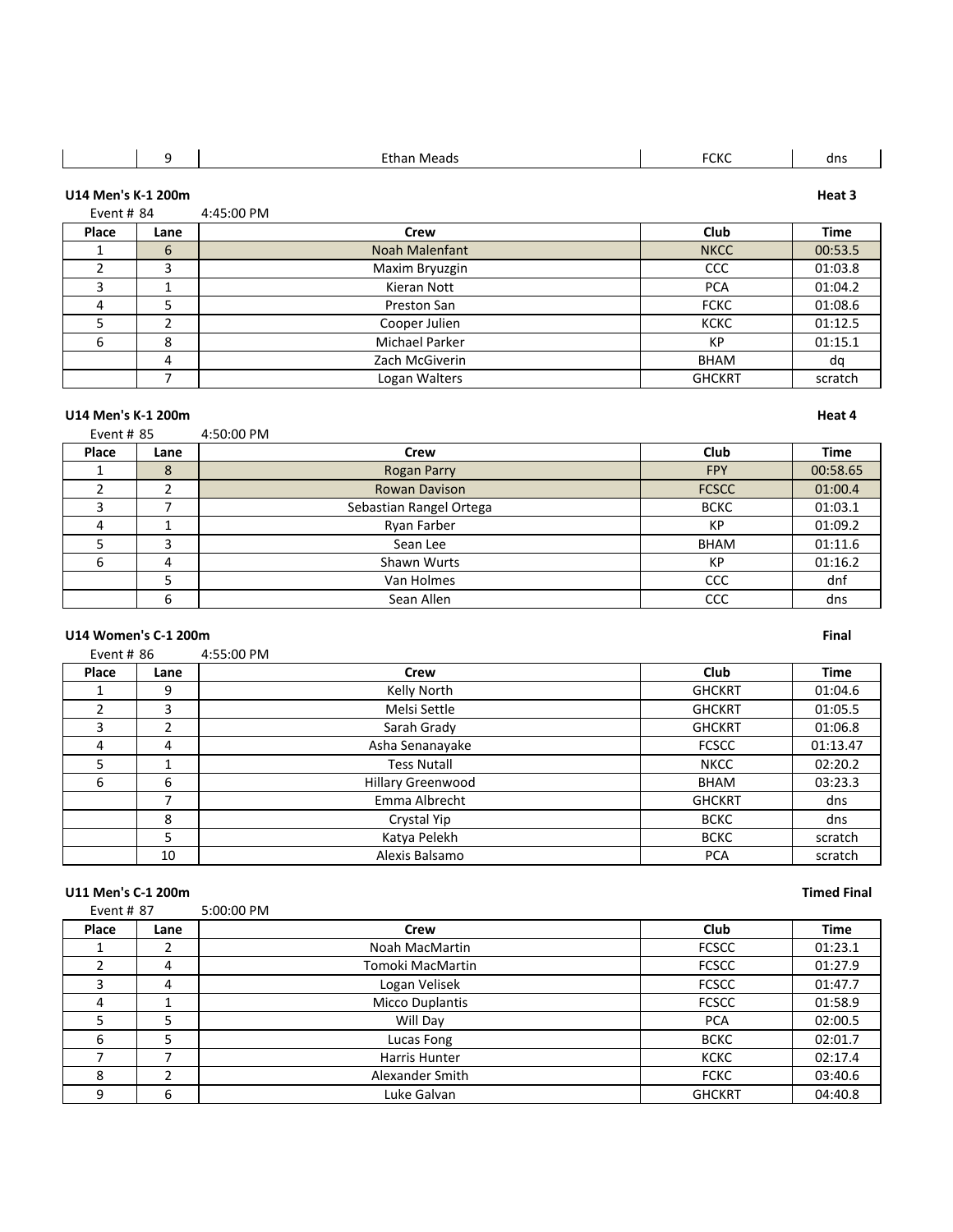|  | Jeffrey Sun          | <b>FCKC</b> | dnf |
|--|----------------------|-------------|-----|
|  | <b>Matthew House</b> | KCKC        | dnf |
|  | Alexander Smith      | <b>FCKC</b> | dns |
|  | Ali Hosseini         | <b>BCKC</b> | dns |
|  | Soren Ogle           | <b>SCKC</b> | dns |
|  | Zack Smith           | <b>FCKC</b> | dns |

\* Ranking will be determined by overall time

# U11 Women's K-1 200m **Timed Final**

| Event # 89     |                | 5:10:00 PM              |               |             |
|----------------|----------------|-------------------------|---------------|-------------|
| Place          | Lane           | <b>Crew</b>             | Club          | <b>Time</b> |
| $\mathbf{1}$   | $\mathbf{1}$   | Mia Clarke              | <b>BHAM</b>   | 01:05.7     |
| $\overline{2}$ | $\overline{2}$ | <b>Ellie Scoggins</b>   | <b>BHAM</b>   | 01:07.0     |
| 3              | 5              | Rory Ohr                | <b>GHCKRT</b> | 01:11.4     |
| 4              | 4              | Tiana Alexander         | <b>BCKC</b>   | 01:11.8     |
| 5              | 5              | Mara Brogan             | <b>BHAM</b>   | 01:12.5     |
| 6              | 8              | Sally Greenwood         | <b>BHAM</b>   | 01:14.5     |
| 7              | $\overline{7}$ | Claire St Arnault       | <b>FCSCC</b>  | 01:15.3     |
| 8              | $\overline{2}$ | Amaliya Bruechert       | <b>FCSCC</b>  | 01:15.7     |
| 9              | 6              | Senika Velisek          | <b>FCSCC</b>  | 01:16.2     |
| 10             | 6              | <b>Eleanor Petersen</b> | <b>BHAM</b>   | 01:17.6     |
| 11             | $\mathbf{1}$   | Mischa Grover           | <b>KCKC</b>   | 01:19.1     |
| 12             | 3              | Komal Gill              | <b>GHCKRT</b> | 01:19.8     |
| 13             | $\overline{7}$ | Reagan Guarjado         | <b>GHCKRT</b> | 01:20.9     |
| 14             | 4              | <b>Ellanora Tsong</b>   | <b>SCKC</b>   | 01:22.1     |
| 15             | 3              | <b>Elizabeth Clark</b>  | <b>KCKC</b>   | 01:22.5     |
| 16             | 8              | <b>Anick Girouard</b>   | <b>FPY</b>    | 01:23.2     |
| 17             | 6              | <b>Emmalina Tsong</b>   | <b>SCKC</b>   | 01:23.5     |
| 18             | $\mathbf{1}$   | Willa Macaleer          | <b>BHAM</b>   | 01:28.3     |
| 19             | 3              | Narin Ariyan            | <b>FCSCC</b>  | 01:43.1     |
| 20             | 8              | <b>Avery Metz</b>       | <b>APC</b>    | 01:49.8     |
|                | $\overline{7}$ | Matilda Lawson-Long     | <b>FCSCC</b>  | dns         |
|                | 4              | Avalon Lawson-Long      | <b>FCSCC</b>  | dns         |
|                | $\overline{2}$ | Page Neil               | <b>GHCKRT</b> | da          |
|                | 9              | Ginny Unruh             | <b>FCKC</b>   | scratch     |
|                | 5              | Maddy Eteen             | <b>BCKC</b>   | scratch     |

\* Ranking will be determined by overall time

### **U15 Men's C-2 200m Heat 1**

| Event # 92 |      | 5:25:00 PM                             |                |             |
|------------|------|----------------------------------------|----------------|-------------|
| Place      | Lane | Crew                                   | Club           | <b>Time</b> |
|            | b    | Kenjiro MacMartin/Quinn Thomson        | <b>FCSCC</b>   | 00:57.9     |
|            |      | Benji Blanck/Drew Huston               | <b>GHCKRT</b>  | 01:05.0     |
|            |      | Braiden Davis/Noah Said                | <b>RCKC</b>    | 01:13.5     |
|            |      | Edward Colhoun/Sebastian Rangel Ortega | <b>BCKC</b>    | 01:24.1     |
|            |      | Kieran Nott/Brendan Shippit            | <b>PCA</b>     | 01:30.2     |
| 6          |      | Maxim Bryuzgin/Liam Diamond            | <b>CCC/FPY</b> | 01:33.3     |
|            |      | Eric McClusky/Kameron Brown            | <b>SCKC</b>    | 01:37.7     |

| U15 Men's C-2 200m |      |            |      |      |
|--------------------|------|------------|------|------|
| Event # 93         |      | 5:30:00 PM |      |      |
| Place              | Lane | Crew       | Club | Time |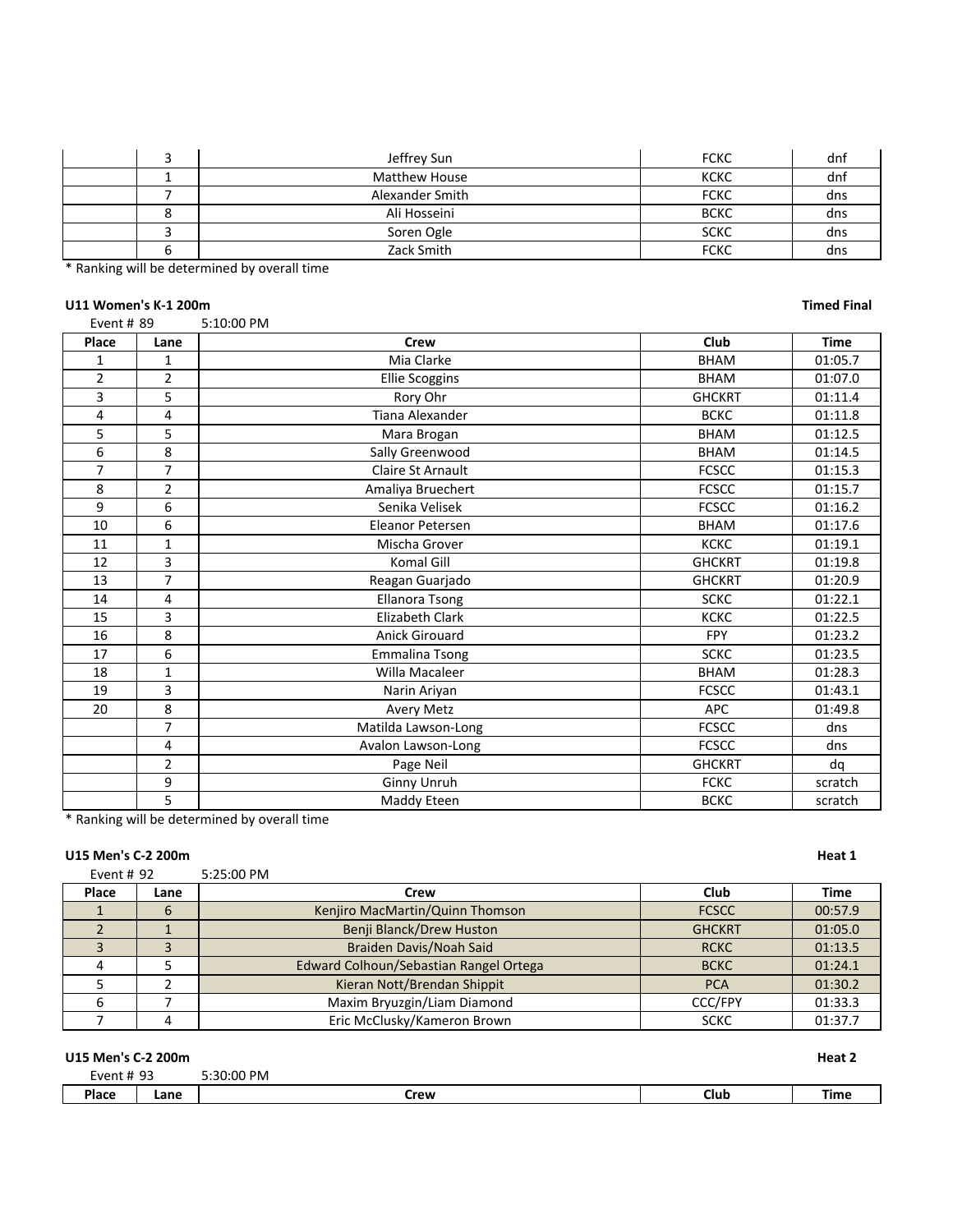|  | Lucas Gamp/Roan Szucs          | <b>CCC</b>    | 01:09.8 |
|--|--------------------------------|---------------|---------|
|  | Dylan Wash/Jordan Carlow-Ujiie | <b>FCSCC</b>  | 01:19.5 |
|  | Landon McQuarrie/Preston San   | <b>FCKC</b>   | 01:22.0 |
|  | Weston Hester/Jake Galvan      | <b>GHCKRT</b> | 01:26.5 |
|  | Liam Jennings/Owen White       | <b>SCKC</b>   | 01:37.9 |
|  | Van Holmes/Sean Allen          | CCC           | dnf     |

Л

**Master Women's K-1 200m Heat 1**<br> **Event # 94** 5:35:00 PM Event # 5:35:00 PM

| Place | Lane | Crew                 | Club         | <b>Time</b> |
|-------|------|----------------------|--------------|-------------|
|       |      | <b>Tamar Clarke</b>  | <b>BHAM</b>  | 01:06.2     |
|       |      | Alexi Ansell         | <b>FCSCC</b> | 01:06.5     |
|       |      | <b>Cathy Potkins</b> | <b>NKCC</b>  | 01:07.6     |
|       | b    | Jeannette Whitton    | <b>FCSCC</b> | 01:13.5     |
|       |      | Karla Ogle           | <b>SCKC</b>  | 01:15.8     |
|       |      | Joanna Crocker       | <b>CCKRT</b> | 01:33.6     |
|       |      | Margaret Rottsolk    | <b>CCKRT</b> | 01:34.3     |

### **Master Women's K-1 200m Heat 2**

Event # 95 5:40:00 PM

| Place | Lane | Crew                    | Club        | <b>Time</b> |
|-------|------|-------------------------|-------------|-------------|
|       |      | <b>Elizabeth Holmes</b> | <b>SCKC</b> | 01:06.3     |
|       |      | <b>Sharon Scoggins</b>  | <b>BHAM</b> | 01:08.6     |
|       |      | Sandy Gilliard          | <b>BHAM</b> | 01:13.8     |
|       |      | <b>Sherry Ernst</b>     | <b>BCKC</b> | 01:29.5     |
|       |      | Kathy Nay               | <b>RCKC</b> | scratch     |
|       |      | Linda Homeniuk          | <b>NKCC</b> | dns         |

### **U15** Women's K-2 200m **Heat 1**

Event # 96 5:45:00 PM

| Place | Lane | Crew                                     | Club              | <b>Time</b> |
|-------|------|------------------------------------------|-------------------|-------------|
|       |      | Abby Scoggins/Ana Swetish                | <b>BHAM</b>       | 00:46.8     |
|       |      | Gillian Helliwell/Cassidy MacPherson     | <b>FCSCC/RCKC</b> | 00:47.6     |
|       |      | Julia Demchuck/Kristiane Free            | CCC               | 00:52.9     |
| 4     | 3    | Audrey Hale/Frankie Kelley               | <b>GHCKRT</b>     | 00:58.3     |
|       | 8    | Ella Bloomquist/Leana Girton             | <b>SCKC</b>       | 01:00.6     |
| 6     | 6    | Julianne Girouard/Airianna/Gibson        | <b>FPY</b>        | 01:01.0     |
|       |      | Emma Albaek-Christensen/Natalie Pankratz | <b>APC</b>        | 01:04.6     |
| 8     | 9    | Katya Pelekh/Briana Haiduc               | <b>BCKC</b>       | 01:06.42    |
|       | 4    | Brenna Nott/Alexis Balsamo               | <b>PCA</b>        | scratch     |

### **U15** Women's K-2 200m **Heat 2**

Event # 97 5:50:00 PM

| Place | Lane | Crew                              | Club        | Time    |
|-------|------|-----------------------------------|-------------|---------|
|       |      | Teegan Letwin/Siobhan Gibbons     | <b>NCKC</b> | 00:51.0 |
|       |      | Shayla Thom/Mika Asano            | <b>BCKC</b> | 00:53.3 |
|       |      | Niamh Gibbons/Alena Stenning-Lint | <b>NCKC</b> | 00:56.9 |

┑